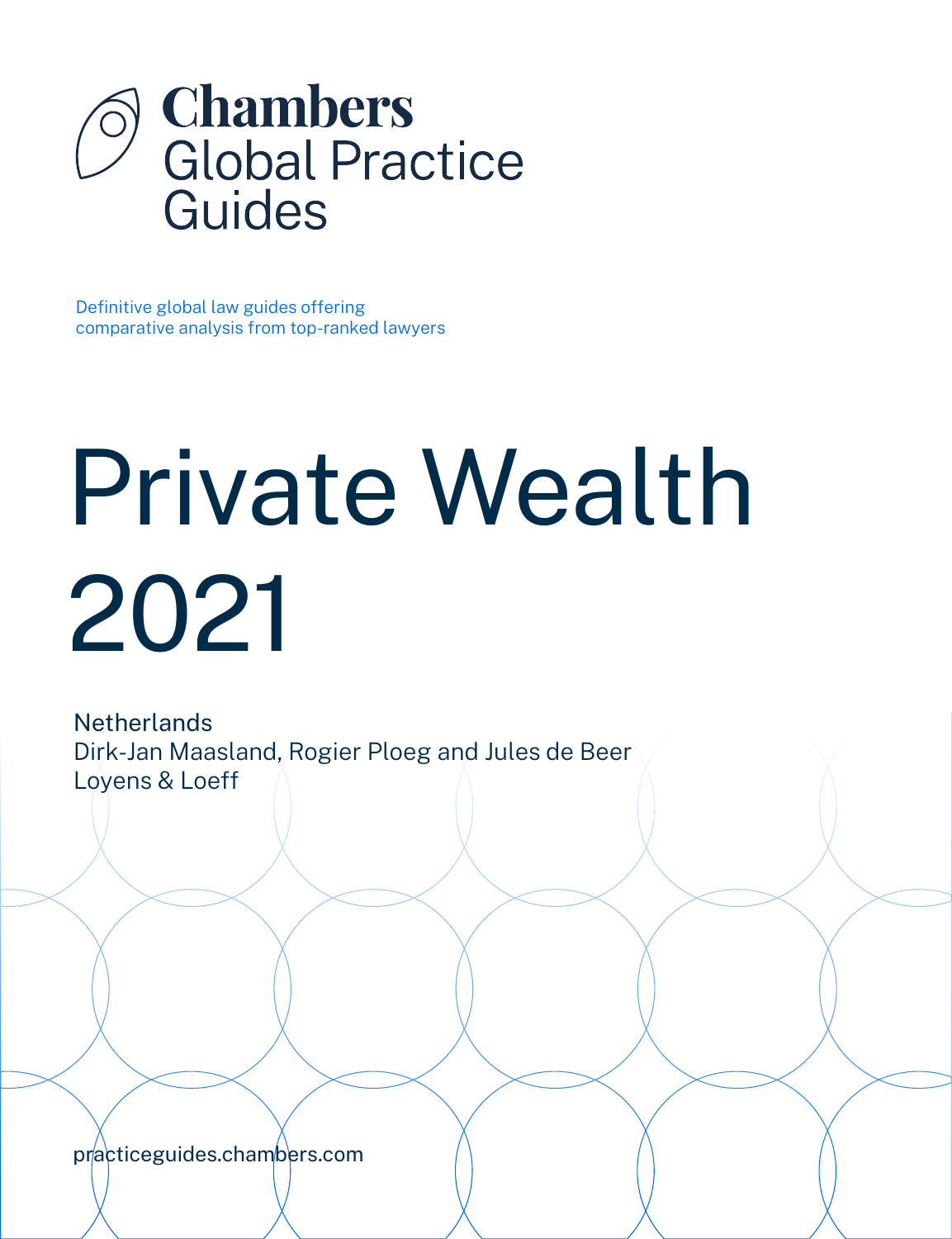## NETHERLANDS

## Law and Practice

*Contributed by: Dirk-Jan Maasland, Rogier Ploeg and Jules de Beer Loyens & Loeff [see p.22](#page-21-0)*



### **CONTENTS**

| 1. Tax |                                                             | p.3  |
|--------|-------------------------------------------------------------|------|
| 1.1    | <b>Tax Regimes</b>                                          | p.3  |
| 1.2    | Stability of the Estate and Transfer Tax Laws               | p.8  |
| 1.3    | Transparency and Increased Global Reporting                 | p.9  |
|        | 2. Succession                                               | p.11 |
| 2.1    | Cultural Considerations in Succession Planning p.11         |      |
| 2.2    | International Planning                                      | p.11 |
| 2.3    | <b>Forced Heirship Laws</b>                                 | p.11 |
| 2.4    | <b>Marital Property</b>                                     | p.12 |
| 2.5    | <b>Transfer of Property</b>                                 | p.13 |
| 2.6    | Transfer of Assets: Vehicle and Planning<br>Mechanisms      | p.13 |
| 2.7    | Transfer of Assets: Digital Assets                          | p.14 |
|        | 3. Trusts, Foundations and Similar Entities p.14            |      |
| 3.1    | Types of Trusts, Foundations or Similar Entities            | p.14 |
| 3.2    | <b>Recognition of Trusts</b>                                | p.14 |
| 3.3    | Tax Considerations: Fiduciary or Beneficiary<br>Designation | p.15 |
| 3.4    | Exercising Control over Irrevocable Planning<br>Vehicles    | p.15 |
|        | 4. Family Business Planning                                 | p.16 |
| 4.1    | <b>Asset Protection</b>                                     | p.16 |
| 4.2    | <b>Succession Planning</b>                                  | p.16 |
| 4.3    | <b>Transfer of Partial Interest</b>                         | p.17 |
|        | 5. Wealth Disputes                                          | p.17 |
| 5.1    | <b>Trends Driving Disputes</b>                              | p.17 |
| 5.2    | Mechanism for Compensation                                  | p.17 |
|        |                                                             |      |

|     | 6. Roles and Responsibilities of         |      |
|-----|------------------------------------------|------|
|     | <b>Fiduciaries</b>                       | p.18 |
| 6.1 | Prevalence of Corporate Fiduciaries      | p.18 |
| 6.2 | <b>Fiduciary Liabilities</b>             | p.18 |
| 6.3 | <b>Fiduciary Regulation</b>              | p.18 |
| 6.4 | <b>Fiduciary Investment</b>              | p.18 |
|     | 7. Citizenship and Residency             | p.18 |
| 7.1 | Requirements for Domicile, Residency and |      |
|     | Citizenship                              | p.18 |
| 7.2 | <b>Expeditious Citizenship</b>           | p.18 |
|     | 8. Planning for Minors, Adults with      |      |
|     | <b>Disabilities and Elders</b>           | p.18 |
| 8.1 | <b>Special Planning Mechanisms</b>       | p.18 |
| 8.2 | Appointment of a Guardian                | p.19 |
| 8.3 | Elder Law                                | p.19 |
|     | 9. Planning for Non-traditional Families | p.19 |
| 9.1 | Children                                 | p.19 |
|     | 9.2 Same-Sex Marriage                    | p.20 |
|     | 10. Charitable Planning                  | p.20 |
|     | 10.1 Charitable Giving                   | p.20 |
|     | 10.2 Common Charitable Structures        | p.20 |
|     |                                          |      |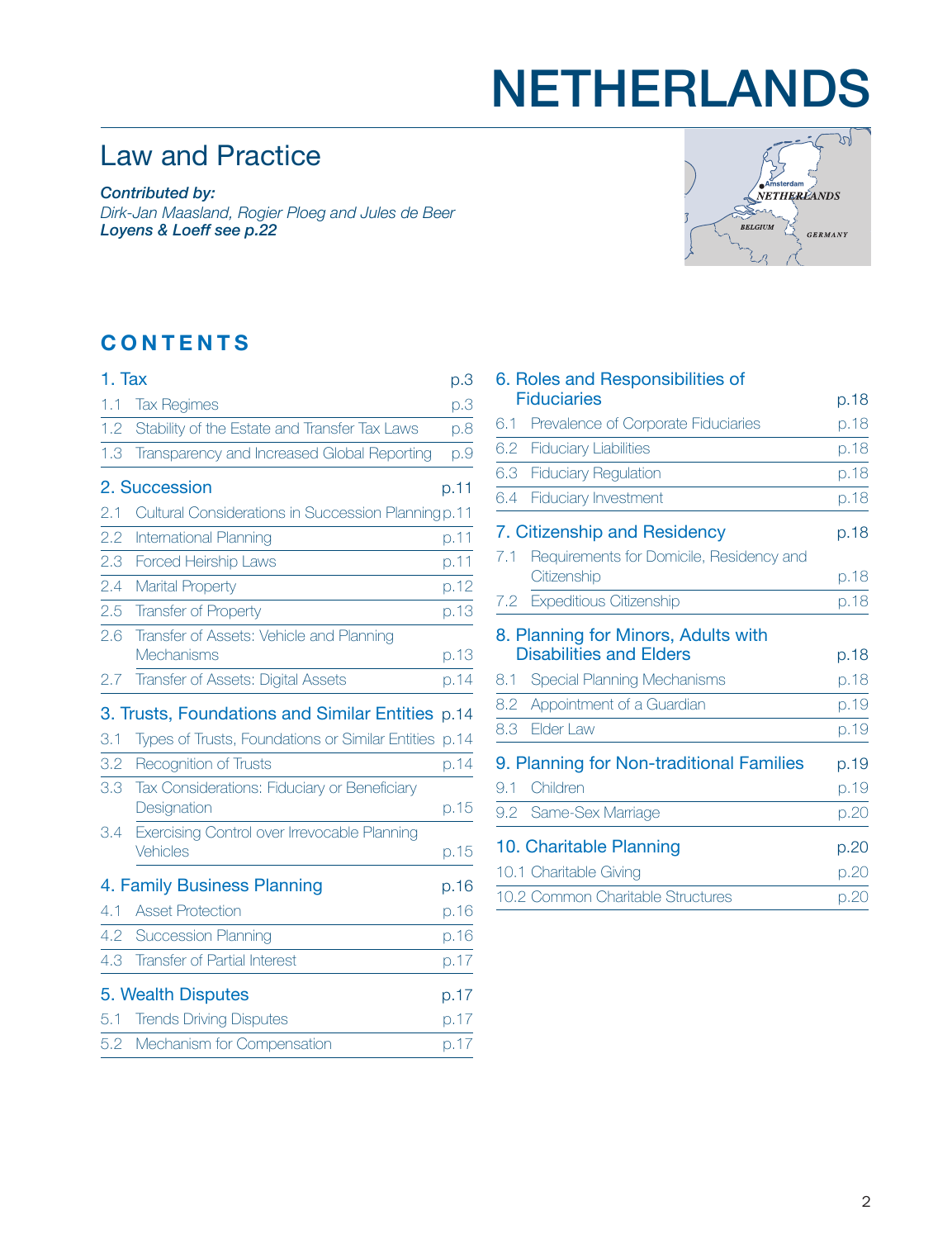<span id="page-2-0"></span>*Contributed by: Dirk-Jan Maasland, Rogier Ploeg and Jules de Beer, Loyens & Loeff*

#### **1. TAX**

#### **1.1 Tax Regimes**

#### Domicile and Residency

In the Netherlands, resident individuals are taxed on their worldwide income and wealth. Non-residents are only taxed on certain types of income and wealth with a nexus to the Netherlands (see *Non-residents*, below). Domicile is not relevant for Dutch tax purposes.

According to Dutch case law, a person is considered a resident for tax purposes if, based on all the relevant facts and circumstances, a "durable bond of a personal nature" exists with the Netherlands. This is determined on, inter alia, the availability of a primary residence, where the person has a place of habitual abode and where the family is located. Intentions or the number of days spent in or outside the Netherlands are of lesser relevance.

A person may have durable bonds with different countries, whereby the strongest durable bond is not necessarily decisive for tax residency. In such a case, a tax treaty may provide for a tiebreaker to determine a person's tax residence.

#### Personal Income Tax in the Netherlands

In the Netherlands, personal income tax is levied pursuant to the Personal Income Tax Act 2001. The taxable income (either worldwide income and wealth for resident taxpayers or specific income and wealth with a Dutch nexus for nonresident taxpayers) is allocated to three different "boxes", according to source:

- box 1 income from labour, business and principal residence – rates vary from 37.10% to 49.5% (2021);
- box 2 income from substantial interest flat rate of 26.9% (2021); and
- box 3 deemed income from savings and investments – flat rate of 30% on deemed

income (effective tax rates in 2021 vary from 0.59% to 1.76%).

In general, income and deductible amounts derived from and relating to a certain source can only be offset in the same box. However, certain personal allowances (eg, alimony, childcare expenses and medical expenses) are deductible in box 1, box 3 and box 2 (in this order) if the income from the preceding box is not sufficient for a deduction in full.

Partners are, in principle, taxed individually. This is only different for certain categories of joint income, deductible expenses and wealth, which can be apportioned freely between partners. For Dutch personal income tax purposes, "partners" refers to the following:

- married people and people that have entered into a registered partnership recorded with the municipality (automatically); and
- people living together without being married (upon request and subject to certain conditions).

Next to personal income tax, a person resident in the Netherlands will generally also be subject to the Dutch compulsory social security system (consisting of various insurance schemes). Contributions to these insurance schemes are based on earnings and are collected via the annual Dutch personal income tax assessment. Social security contributions are effectively capped annually at EUR9,713 (2021).

The Netherlands grants levy rebates (*heffingskortingen*), the most important of which are:

- the general levy rebate of maximum EUR2,837 (2021) per year; and
- the employment levy rebate of maximum EUR4,205 (2021) per year.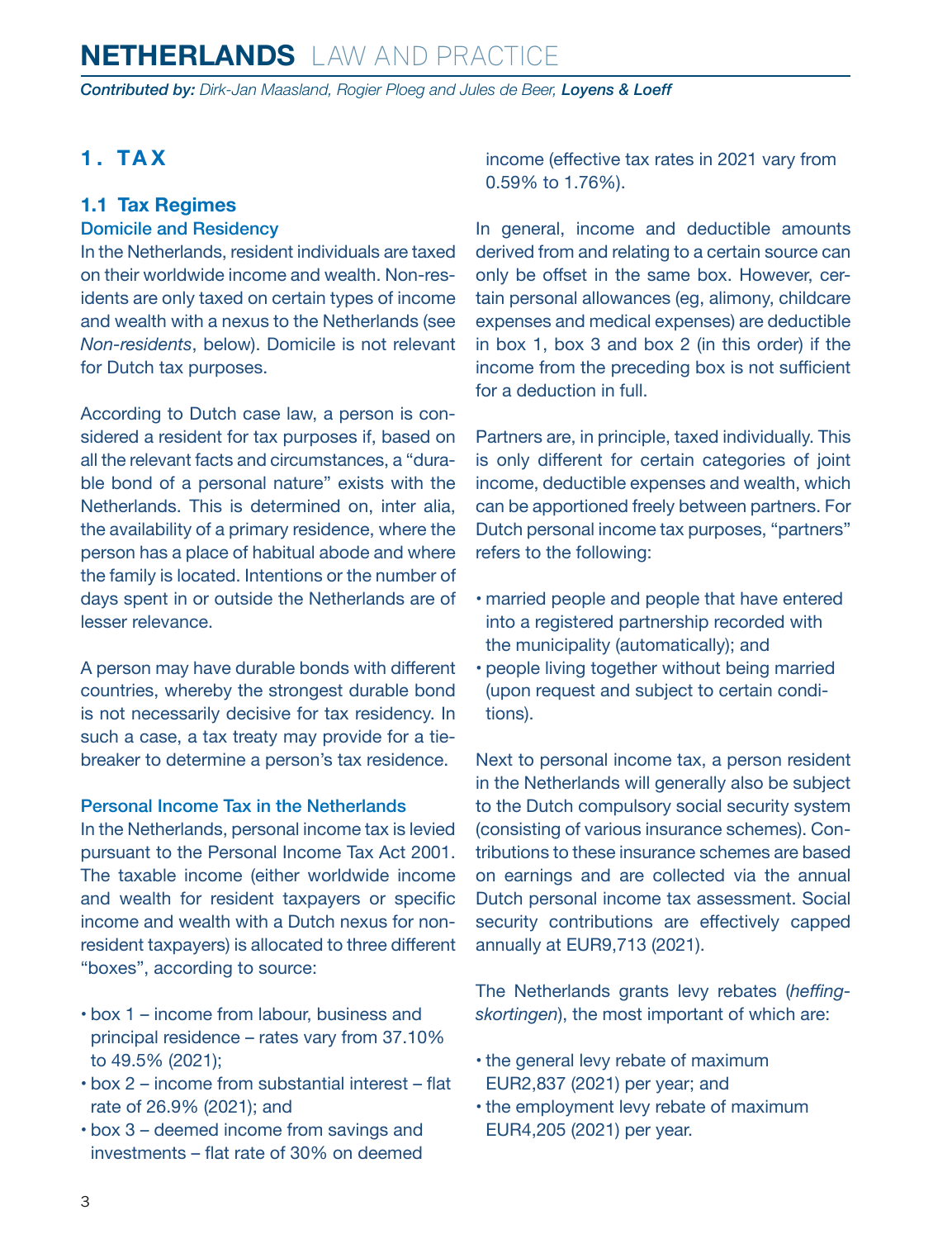The taxable period is 1 January to 31 December; tax returns must be filed before 1 May the next year. Delay for filing is possible upon request.

#### Box 1

Income from past and present employment, business activities, certain "other activities" (eg, freelance work), certain periodic payments and deemed income from the principal residence is taxed at a progressive rate in box 1 (see above).

Income from employment is generally subject to wage-withholding tax. This "pre-levy" can be offset against personal income tax. Income from business activities includes capital gains. Gains resulting from the normal administration of private wealth consisting of immovable property are usually not taxed in box 1. This would only be different if those gains resulted from activities going beyond normal asset management.

The principal residence is allocated to box 1. Personal income tax is levied on the notional rental value (the *eigenwoningforfait*, a certain percentage of the residence's value for tax purposes); capital gains are tax-exempt. If certain requirements are met, interest paid on a loan for the acquisition, improvement and maintenance of a principal residence can be deducted for a maximum period of 30 years ("mortgage interest relief" or *hypotheekrenteaftrek*). The rate against which the deduction of mortgage interest in the highest income tax bracket takes place will be gradually reduced to 37.10% in 2023; it is currently limited to a rate of 43% (2021).

#### Box 2

In box 2, income and gains in connection with a substantial shareholding are taxed. A substantial interest is a shareholding of 5% or more in a company (including, depending on circumstances, options on shares, profit rights and economic ownership). Income from a substantial interest includes both dividends and capital gains, and is taxed at a flat rate of 26.90% (2021).

For non-residents, box 2 applies mutatis mutandis, provided that the company in which the nonresident holds a substantial interest has its place of effective management in the Netherlands. Tax treaties may prevent the Netherlands from levying its full domestic rate.

#### *Dividends*

Dividends paid by a company with its place of effective management in the Netherlands are subject to 15% dividend withholding tax, which can be offset against the Dutch personal income tax due. For Dutch personal income tax (and dividend withholding tax) purposes, dividends and capital gains also include certain deemed dividends and deemed capital gains.

For example, a shareholder with a substantial interest in a non-resident low-taxed (less than 10% profit taxation) or exempt portfolio investment company is subject to personal income tax in box 2 on a deemed annual "dividend" (2021: 5.69% of the substantial interest's fair market value). The deemed dividend is reduced by actual dividends received during the year. In addition, the Dutch government has published a legislative proposal to also tax a deemed benefit from a substantial interest insofar as current account shareholder loans were taken up in excess of EUR500,000 from a company in which a substantial interest is held.

The legislation is due to enter into force in 2023 (effective 31 December 2023). For the EUR500,000 threshold loans taken up by the shareholder, a spouse and certain close relatives are aggregated. Under certain conditions, loans taken up by the shareholder for the acquisition, improvement and maintenance of a principal residence are excluded.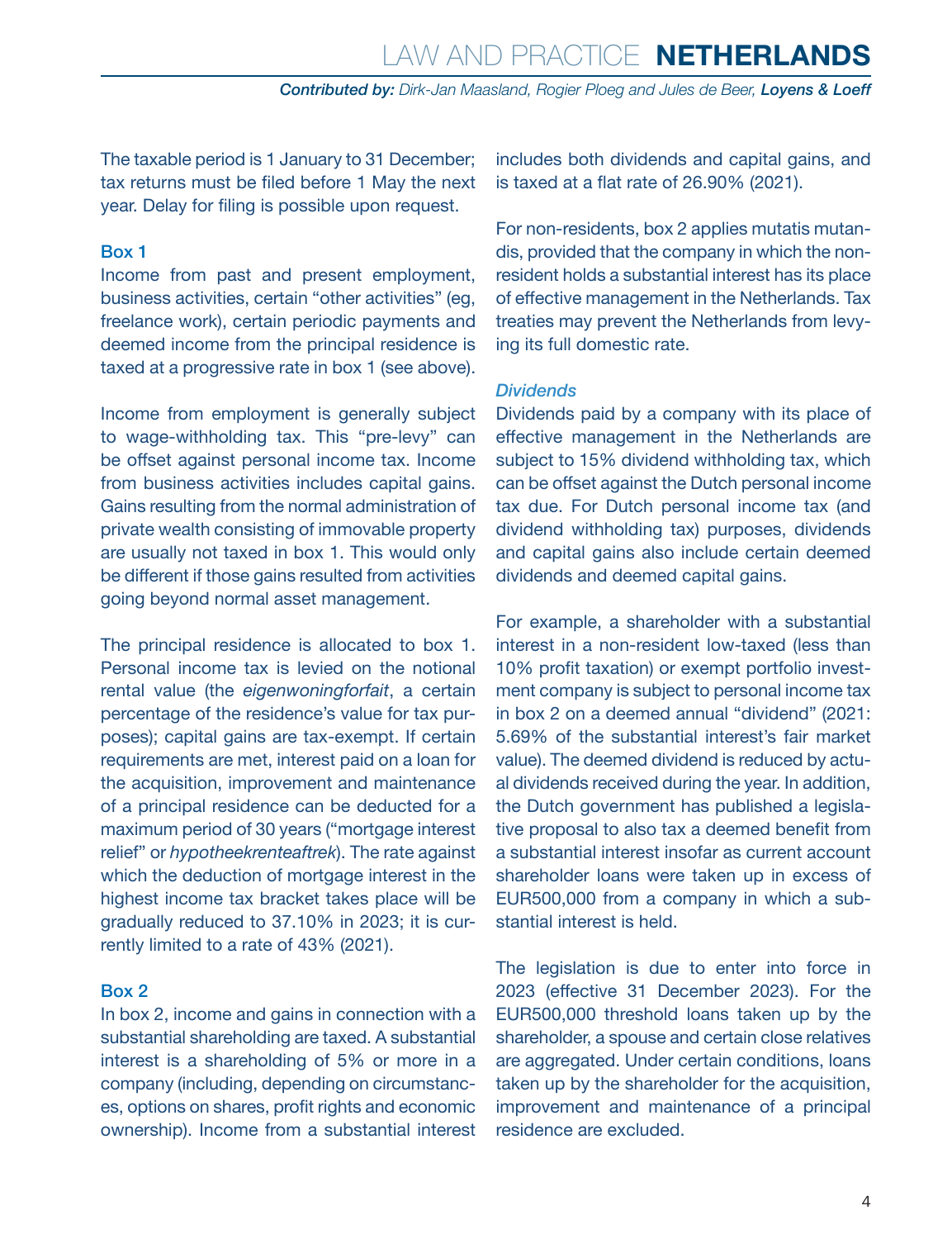*Contributed by: Dirk-Jan Maasland, Rogier Ploeg and Jules de Beer, Loyens & Loeff*

#### *Capital gains*

Examples of deemed capital gains are the repurchase of shares by a company, the liquidation of the company, the inheritance of a substantial interest and the transfer of the place of effective management of the company out of the Netherlands.

A deemed capital gain also arises when the substantial shareholder emigrates from the Netherlands. Upon emigration, the Dutch tax authorities will issue a protective assessment (*conserverende aanslag*) for the 26.90% (2021) personal income tax due on the capital gain deemed as realised. An interest-free delay for tax payment for an unlimited period is granted automatically (for emigration within the EU/EEA) or upon request (for emigration outside the EU/ EEA; security must be provided).

The delay for tax payment is withdrawn, and a protective assessment is (partially) collected, if (among others) the emigrated substantial shareholder receives a dividend or realises a (deemed) capital gain. The delay for tax payment is also withdrawn on the emigrated taxpayer's death. Heirs can only request a further delay of payment of tax to the extent that the substantial shareholding represents active business assets.

#### Box 3

In box 3, privately held savings and portfolio investments are taxed at a flat rate of 31% (2021). The flat rate is applied to a deemed yield on the fair market value of the assets minus liabilities on 1 January of each year (net wealth). The actual income, gains and cash flow arising from the assets are irrelevant for box 3.

The net wealth is allocated to a low-yielding (deemed yield of 0.03% in 2021) and highyielding (deemed yield of 5.69% in 2021) "return on investment class". The allocation of the net wealth to the high-yield class – and hence the deemed yield and effective tax rate – progressively increases with a taxpayer's net wealth.

For resident taxpayers, the taxable base includes all tangible and intangible assets and second houses (the principal residence is taxed in box 1 – see above). Movable property for personal use (eg, cars, yachts and art collections) is excluded from the taxable base, provided such property is not mainly held as investment. For non-resident taxpayers, box 3 taxation is effectively limited to Dutch real estate and direct or indirect rights therein. Debts connected to Dutch real estate may be deducted.

For both resident and non-resident taxpayers, certain approved investments and savings below a threshold may be excluded from the taxable base. A tax exemption of EUR50,000 (2021) per year applies to every taxpayer individually; for tax purposes, partners (eg, spouses – see above) are eligible for a double tax exemption.

The box 3 income tax system has been widely criticised and the subject of multiple court cases over past years, because of the use of a (relatively high) deemed yield in a period where the (risk-free) market yields are historically low. As a result, taxpayers were confronted with an income tax burden in box 3 of more than 100% of the actual yield.

In response, and following an adjustment of the system in 2017, the Dutch government announced a new framework with respect to box 3 late 2019, and the tax exemption and the tax rate were increased in 2021. It is intended to result in a burden increase for taxpayers with assets over EUR222,000. Subsequently, the box 3 system will be revised as part of a complete overhaul of the income tax system in the years to come.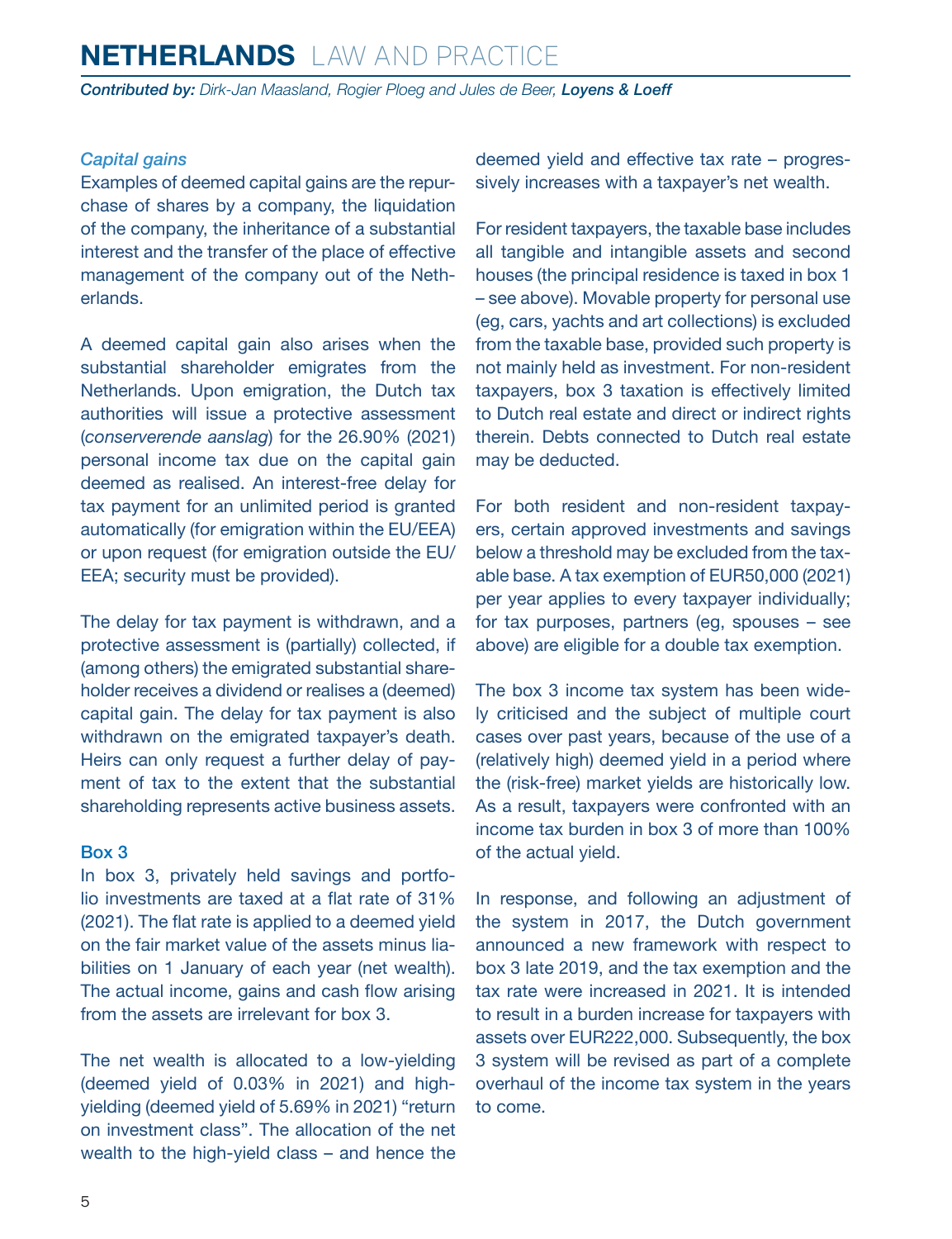#### Taxation of the Assets of a Trust or Foundation

The Netherlands does not have trust law but does adhere to the Hague Convention on the Law Applicable to Trusts and on their Recognition of 1 July 1985 (Hague Trust Convention). The Personal Income Tax Act 2001 and Inheritance Tax Act 1956 regulate the tax treatment of (foreign) trusts and trust-like entities (eg, foundations), which mainly serve the personal interest of the settlor.

If an individual taxpayer (the settlor) transfers assets and liabilities into such a trust (or trustlike entity) without receiving economic entitlement rights (such as ownership of shares or profit sharing) in return, the transferred wealth will be regarded as a "separate private estate" (SPE, or *afgezonderd particulier vermogen*/APV) to which the "SPE regime" applies.

Under this regime, the transfer of assets and liabilities to such SPE for tax purposes is ignored. The SPE's assets and liabilities remain allocable to the settlor. The transfer of assets to a trust( like entity) can therefore be tax-free, since such transfer is deemed not to have taken place.

Personal income tax is levied on the settlor (or their heirs). Exceptions apply if, for example, a beneficiary receives a fixed interest (being a fixed economic entitlement). In this case, the beneficiary is subject to personal income tax on the fixed interest. The value of this interest is generally taxed in box 3 (depending on the nature of the assets and liabilities); the SPE regime does not apply to such a fixed interest.

On payments made from the SPE to beneficiaries other than the settlor, gift tax is assessed when the settlor is (deemed) resident in the Netherlands. The beneficiaries must also pay inheritance tax on trust assets upon the demise of the settlor if the settlor was a (deemed) Dutch resident.

#### **Expatriates**

For expatriates immigrating to the Netherlands (incoming employees), it is possible to apply for a so-called "30% ruling". Subject to certain terms and conditions, a 30% ruling allows for a deduction of 30% of the incoming employee's income for deemed extraterritorial expenses.

More importantly, the incoming employee can opt to be treated as a non-resident taxpayer for box 2 and box 3. As a result, the incoming employee will, in principle, not be taxed in the Netherlands on:

- a substantial interest in a company incorporated and effectively managed outside the Netherlands; and
- private wealth, except for (rights related to) Dutch real estate.

A 30% ruling is valid for five years. This fiveyear period is reduced by the period (in months) spent in the Netherlands ending in the 25-year period prior to immigration. A 30% ruling granted before 2019 is valid for eight years.

#### Non-residents

Non-resident individuals pay tax on income and wealth with a nexus to the Netherlands. Generally speaking, this income consists of income from substantial interests held in Dutch resident companies (box 2), Dutch real estate and direct or indirect rights therein (box 3), and rights to shares in the profit of an enterprise with its place of effective management in the Netherlands (box 1). The actual Dutch tax liability is subject to the application of a treaty for the avoidance of double taxation.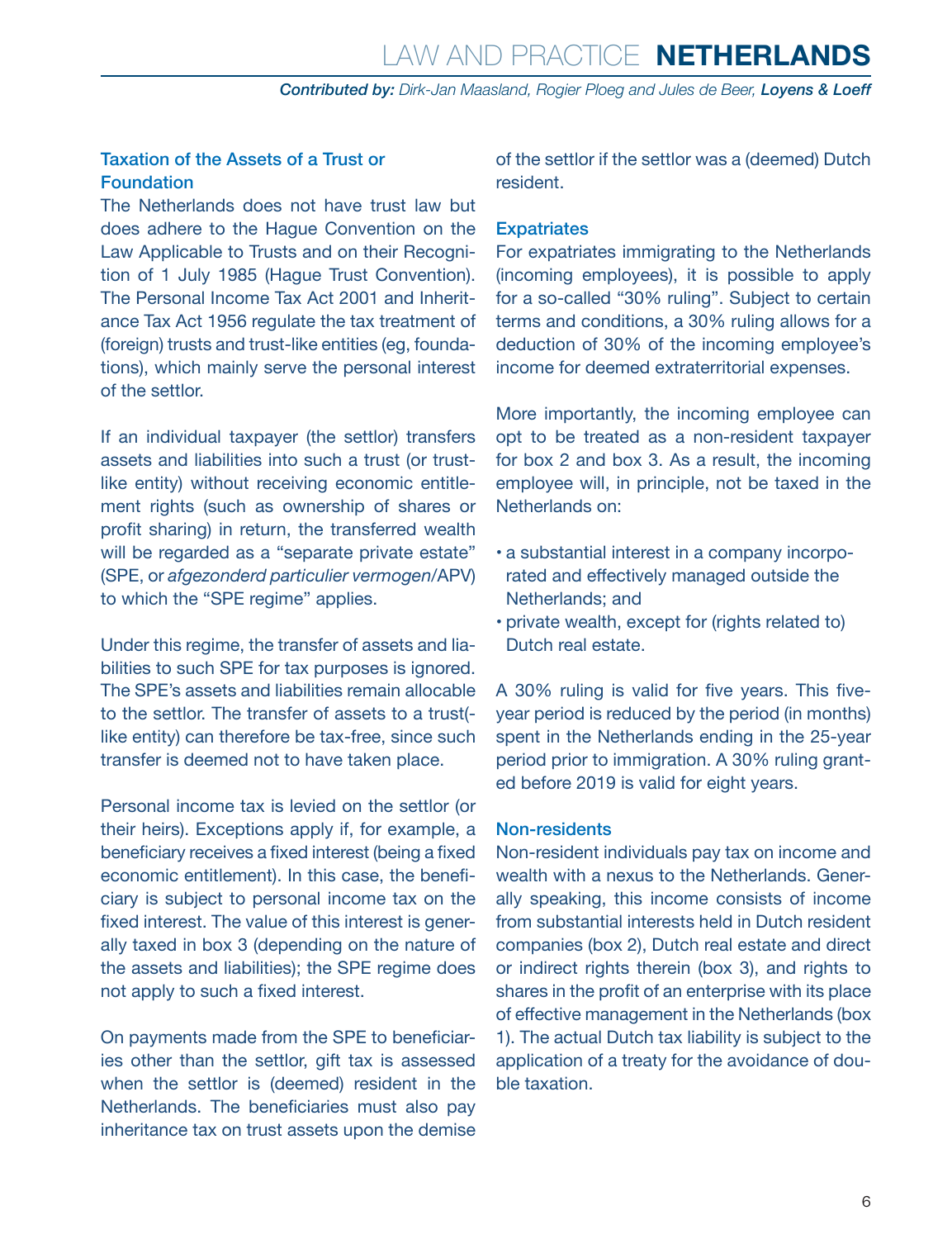*Contributed by: Dirk-Jan Maasland, Rogier Ploeg and Jules de Beer, Loyens & Loeff*

#### Tax Treaties

The Netherlands has concluded a significant number of tax treaties, which, under Dutch law, override national (tax) legislation. As part of the OECD BEPS project, the Netherlands has endorsed the Multilateral Instrument (MLI).

The MLI applies to a large number of tax treaties concluded by the Netherlands and forms the basis of (future) tax treaty negotiations. In light of this development, it is expected that tax treaties can no longer be invoked for structures/transactions, which are mainly tax-driven and lack economic reality and substance.

#### Gift, Estate and Inheritance Taxes

In the Netherlands, gift and inheritance tax is levied pursuant to the Inheritance Tax Act 1956. An inheritance tax return must be filed within eight months of the death of the deceased. Postponement is granted upon request. The tax must be paid within six weeks of a notice of assessment.

If an heir living abroad receives property from a Dutch resident's estate, the heirs living in the Netherlands are also liable for the payment of the non-resident heir's taxes.

Declarations for gift tax must be filed within two months of the end of the calendar year in which the gift was made.

#### Gift and Inheritance Tax

Gift tax is payable on lifetime gifts made by a (deemed) resident of the Netherlands. Regardless of their nationality, and for gift tax purposes only, all persons who emigrate from the Netherlands are deemed resident for a period of one year after emigration. Dutch citizens (at the time of emigration and the gift) are deemed resident for a period of ten years after emigration.

Inheritance tax is payable on the worldwide property of a (deemed) resident of the Netherlands at the time of their death. The inheritance tax is payable by the recipient. Dutch citizens (at the time of emigration and death) are deemed resident for a period of ten years after emigration. The estate of a non-resident deceased person (either non-Dutch or Dutch but emigrated more than ten years ago) is not subject to Dutch inheritance tax.

#### *Tax calculation*

For the calculation of gift and inheritance tax, assets are valued at fair market value. The (progressive) rates for both gift and inheritance tax are the same:

- up to EUR128,751 10% (spouses/children), 18% (other descendants), 30% (others); and
- EUR128,751 and more 20% (spouses/children), 36% (other descendants), 40% (others).

There are individual tax exemptions for both inheritance and gift tax, which depend on the relationship between the deceased or donor and the beneficiary. For inheritance tax, these exemptions are as follows (in 2021):

- for partners EUR671,910 (half of the cash value of pension rights derived by the partner from the death of the deceased is deducted from this amount; the minimum exemption is EUR173,580);
- for children whose cost of living was, for the greatest part, paid by the deceased and who cannot be expected, within the coming three years, to earn half of the income a physically and mentally healthy person would earn – EUR63,836;
- for other children and grandchildren EUR21,282;
- for parents EUR50,397; and
- for others EUR2,244.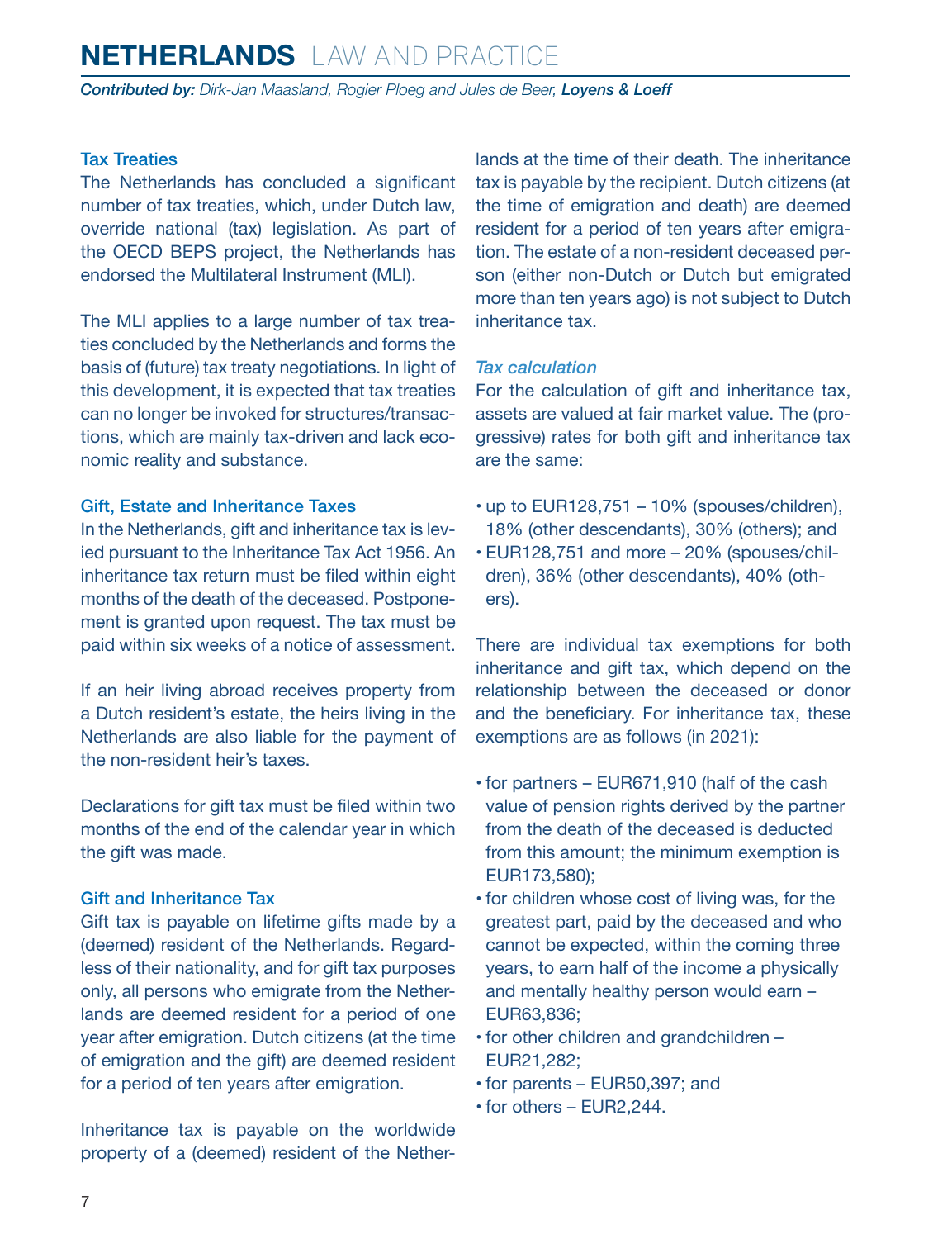*Contributed by: Dirk-Jan Maasland, Rogier Ploeg and Jules de Beer, Loyens & Loeff*

<span id="page-7-0"></span>For gift tax, the annual tax exemptions are (in 2021):

- for children EUR6,604; and
- for others EUR3,244.

Certain one-time increases apply – eg, for gifts related to the acquisition or renovation of a principal residence (*eigen woning*) or used to repay a debt related to the principal residence (see **2.6 Transfer of Assets: Vehicle and Planning Mechanisms**).

The Inheritance Tax Act 1956 provides for a separate tax facility for business assets and substantial shareholdings that represent business assets: the business succession facilities (*bedrijfsopvolgingsfaciliteit* or BOR – see **4.2 Succession Planning**).

#### Taxation of the Assets of a Trust or Foundation

As mentioned before, the Netherlands does not have trust law. The tax treatment of (foreign) trusts and trust-like entities is regulated by the Personal Income Tax Act 2001 and the Inheritance Tax Act 1956 (see above under personal income tax).

#### Real Estate Transfer Tax

The acquisition of Dutch real estate is subject to real estate transfer tax (*overdrachtsbelasting* or RETT) at a flat rate of 8% (commercial real estate) or 2% (residential real estate). An RETT exemption applies for people between the ages of 18 and 35 who acquire residential property that acts as their principal dwelling, whereby the value of such property may not exceed EUR400,000. RETT on the acquisition by resident beneficiaries of gifted real estate may be (partly) offset against gift tax; real estate acquired by inheritance is RETT exempt.

To prevent tax avoidance, under certain conditions shareholdings in real estate companies are deemed real estate for RETT purposes. This may also include shareholdings in non-resident (holding) companies if these shareholdings directly/ indirectly derive their value from real estate located in the Netherlands.

#### Capital Gains Tax

The Netherlands does not levy a separate capital gains tax, but certain capital gains may be subject to Dutch personal income tax. These include capital gains derived from a substantial interest (personal income tax in box 2 – see above) and capital gains realised as entrepreneur (personal income tax in box 1 – see above).

#### Dutch VAT

Dutch VAT is charged on supplies of goods and services in the Netherlands. The basic rate is 21% (2019). Certain supplies (eg, educational services, medical services and financial services) are VAT-exempt. A reduced rate of 9% (2019) applies to other supplies (eg, food, non-alcoholic drinks, medicines and books) and services (eg, passenger transport, hairdressing and renting out holiday homes).

Imported works of art may also be eligible for the reduced rate.

#### **1.2 Stability of the Estate and Transfer Tax Laws**

The gift and inheritance tax legislation in the Netherlands is very stable. Amendments can only be made after a thorough legislative process.

At the start of its governing period, each government presents a coalition agreement in which its long-term (tax) objectives and policies are announced. In addition, the Dutch government announces its Tax Plan each year on Budget Day in September. The Tax Plan provides an overview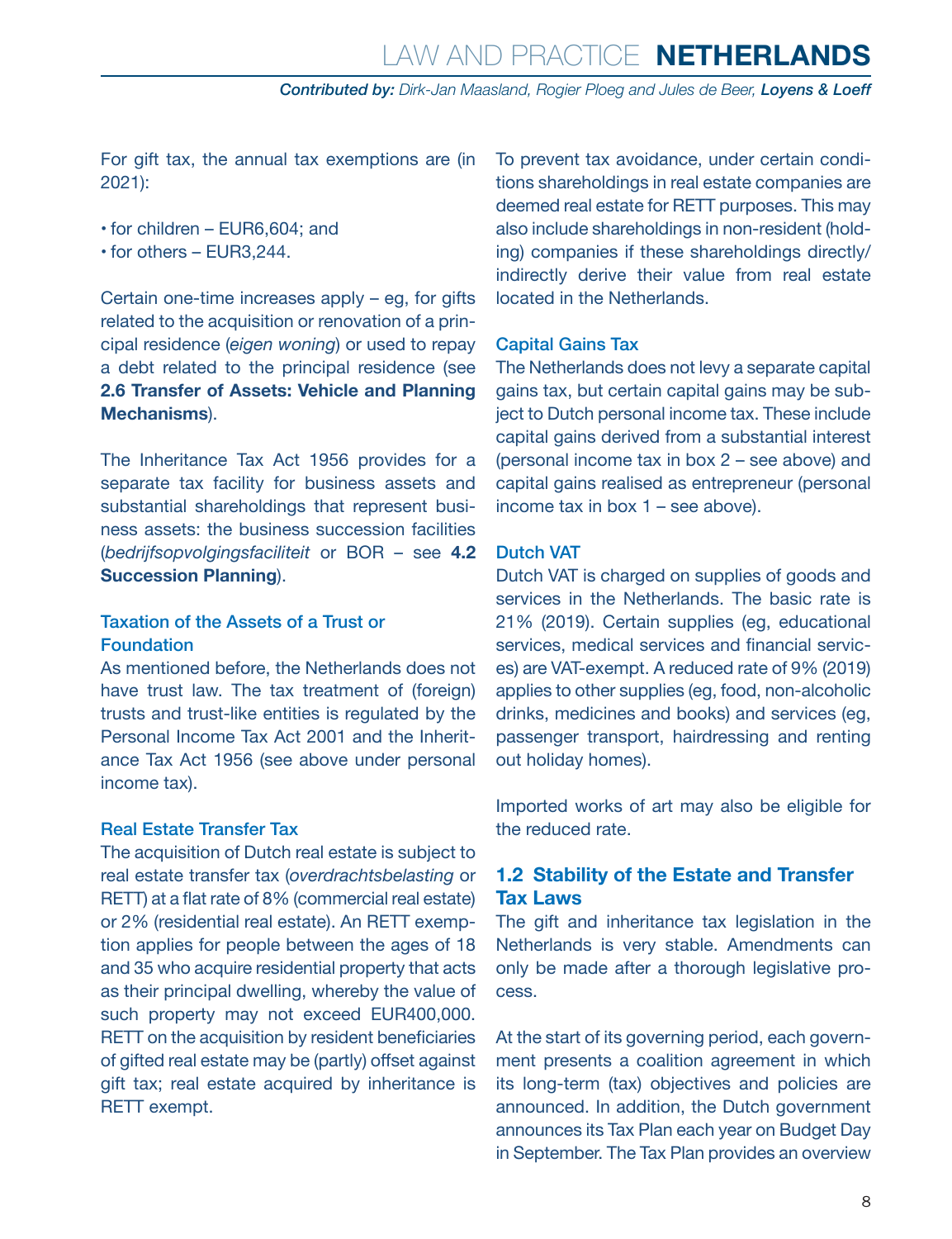<span id="page-8-0"></span>*Contributed by: Dirk-Jan Maasland, Rogier Ploeg and Jules de Beer, Loyens & Loeff*

of all tax measures proposed by the government for the coming year and must be adopted by the house of representatives and the senate.

Neither the present coalition agreement nor the Tax Plan 2021 include significant changes to Dutch gift and inheritance tax. However, it is anticipated that the Dutch government may revise the Dutch business succession facilities, making them less attractive (see **4.2 Succession Planning**).

#### **1.3 Transparency and Increased Global Reporting**

The Netherlands is involved in the US Foreign Account Tax Compliance Act (FATCA), the Common Reporting Standard (CRS) and various other multinational transparency initiatives.

#### FATCA and CRS

Based on FATCA legislation, Dutch financial institutions need to register with the US Internal Revenue Service (IRS) and report information to the Dutch tax authorities about US reportable accounts and accounts held by non-compliant foreign financial institutions. The reportable information includes name, address, US Tax Identification Number (TIN) account numbers and account balances of reportable accounts. A non-US entity not qualifying as a financial institution needs to disclose its substantial US owners or certify that it has none.

The Netherlands has also committed itself to the CRS, under which financial institutions need to identify their account holders. If it is established that an account holder is a tax resident in another country and that country participates in the CRS, the financial institution has to submit information annually about the account holder and the account (such as investment income, interest, account balances and capital gains).

The Dutch tax authorities will subsequently exchange this information with the tax authorities of the account holder's country of residence.

#### Automatic Exchange of Information between **Countries**

BEPS Action 5 contains an OECD framework for the compulsory exchange of information as to certain categories of rulings. The Netherlands has committed itself to this OECD framework. The Dutch tax authorities collect basic information, such as the identity of the taxpayer, the date of issuance of the ruling, the start date, the identification of any entity likely to be affected and a short summary of the content. This information will then be bilaterally exchanged with:

- the countries of residence of all related parties; and
- the residence country of the ultimate parent company and the immediate parent company.

In the Directive on Administrative Co-operation, the EU also includes automatic exchanges of information on "advance cross-border rulings" and "advance pricing arrangements" between EU member states. Contrary to BEPS Action 5, the scope of the EU Directive is not limited to certain categories of rulings; only rulings and pricing arrangements concerning purely domestic situations are out of scope, and rulings and pricing arrangements exclusively concerning the tax affairs of one or more natural persons. The information to be exchanged under the EU Directive is comparable to BEPS Action 5 and must be submitted to a central database to which all EU member states have access.

The information will not be available to the public; upon request and when needed for tax purposes, additional information may be provided to another EU member state.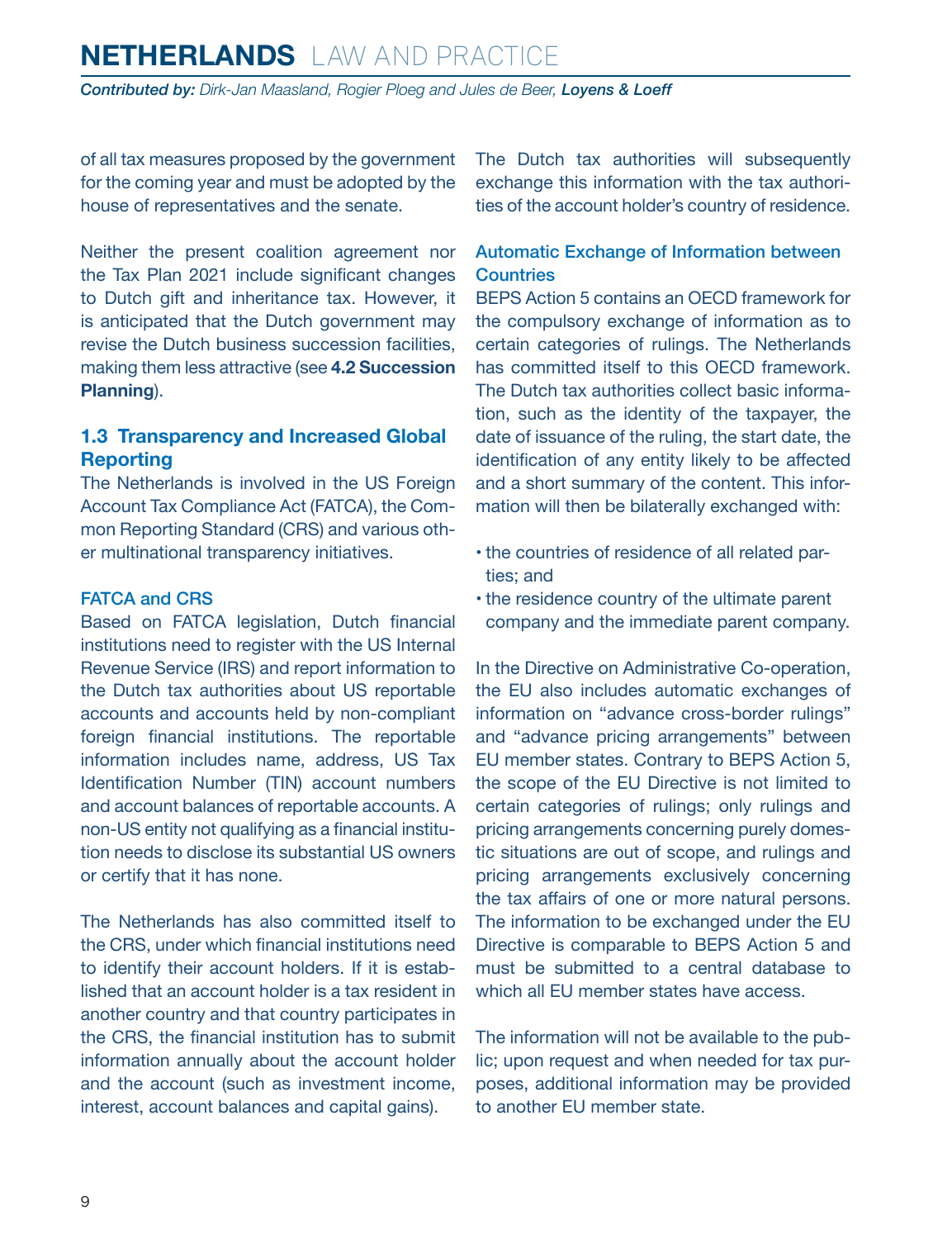#### UBO Register

Following up on the EU Anti-money Laundering Directive, a law has been adopted in the Netherlands (UBO Register Act) that implements a register in which the ultimate beneficial owners (UBOs) of certain corporate entities and other legal entities must be registered (UBO register). Since 27 September 2020, these entities are required to obtain, hold and register certain personal information on their ultimate beneficial owners. Upon the UBO Register Act entering into force, existing entities have 18 months to register their UBO(s). Newly incorporated entities will need to register their UBO information simultaneously with their registration.

Private limited companies and public limited companies, foundations, associations, mutual insurance associations, co-operatives, limited partnerships and churches or spiritual organisations that are incorporated or established under Dutch law are all subject to registration. Although the definition of a UBO differs for each type of legal entity, in general an individual must be registered if he or she holds an economic and/or controlling interest of more than 25% in the entity. If there is no such individual, all members of the senior management of the legal entity have to be registered (so-called "pseudo-UBOs").

The UBO register includes the personal information of a UBO, such as surname, month and year of birth, nationality, country of residence and the nature and extent of the beneficial interest; this information will be publicly accessible in the Dutch Trade Register. Additional information such as the UBO's Citizen Service Number (*Burgerservicenummer* or BSN), a copy of their identity document and the date and place of their birth will be accessible only to certain competent (EU) authorities.

Upon request, access to UBO information can be restricted to the public if the UBO is a minor or is otherwise legally incapable, or if the publication of UBO information would expose him or her to a disproportionately high risk of fraud, kidnapping, blackmail, extortion, harassment, violence or intimidation.

#### *Draft proposal trust register*

On 26 April 2021, a legislative proposal for the implementation of a UBO register for trusts (Trust register) was submitted to the Dutch parliament. Similar legal arrangements include the commonly used Dutch mutual fund (*fonds voor gemene rekening*). The registration requirements are applicable to a trustee that:

- resides or is established in the Netherlands; or
- resides or is established outside the EU; and
- acquires Dutch real estate on behalf of the trust or enters into a business relationship in the Netherlands on behalf of the trust; for example with:
	- (a) a financial institution;
	- (b) an accountant;
	- (c) a lawyer;
	- (d) a civil law notary; or
	- (e) a tax adviser.

The UBOs of a trust are the settlor(s), trustee(s), protector(s), beneficiaries or classes of beneficiaries and any other natural person ultimately exercising control over the trust. The Trust register will be publicly accessible. Information to be submitted is comparable to that of the UBO register.

The Trust register should have been implemented on 10 March 2020, but the Netherlands did not achieve the deadline. It is not known when the Trust register will enter into force; this depends, amongst other things, on the legislative process. After entering into force, trustees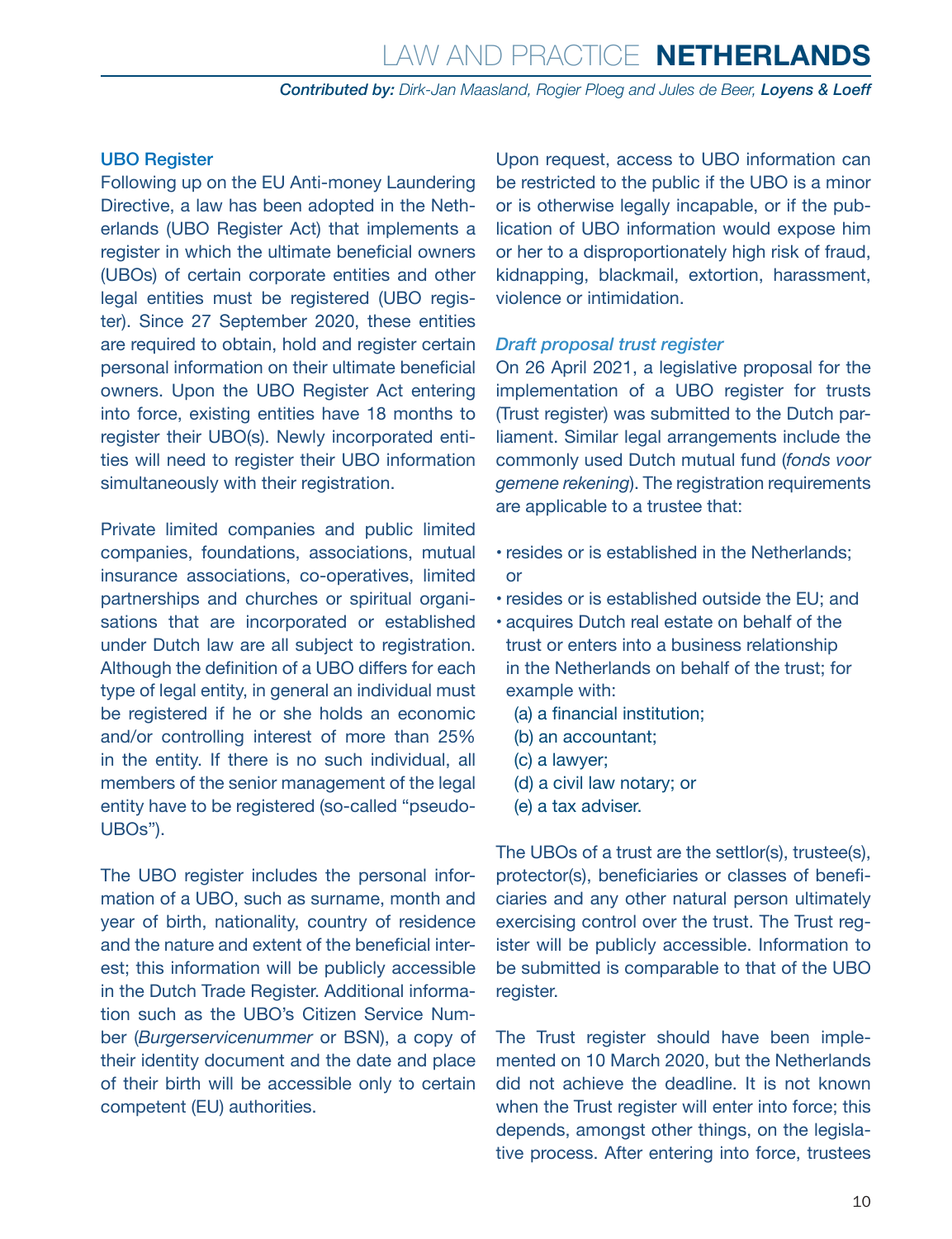<span id="page-10-0"></span>*Contributed by: Dirk-Jan Maasland, Rogier Ploeg and Jules de Beer, Loyens & Loeff*

will have three months to register the UBOs of trusts. After this transition period, trustees must comply with the registration requirements within one week. Changes of the UBO must also be registered within one week after occurrence.

#### Mandatory Disclosure

Based on the Mandatory Disclosure Directive, EU member states need to implement rules obliging EU-linked intermediaries (such as lawyers, tax advisers and bankers) and, under certain circumstances (eg, if the intermediary involved is entitled to legal professional privilege), the taxpayers themselves to report certain arrangements to the Dutch tax authorities. These arrangements are potentially aggressive tax planning arrangements with a cross-border dimension and arrangements that are designed to circumvent reporting requirements like CRS and UBO reporting.

Information that needs to be reported includes the taxpayer's (and intermediary's) identity, a summary of the content of the reportable crossborder arrangement and details of the tax provisions on which the arrangement is based. The tax authorities will automatically exchange the information within the EU through a centralised database.

In June 2020, the EU decided on a six-month deferral of the filing and exchange obligations under the Mandatory Disclosure Directive. Reportable cross-border arrangements whose first steps are implemented between 25 June 2018 and 1 July 2020 should have been reported (or notified, as the case may be) before 28 February 2021.

#### **2. SUCCESSION**

#### **2.1 Cultural Considerations in Succession Planning**

This is not applicable in the Netherlands.

#### **2.2 International Planning**

The Netherlands has entered into various tax treaties in relation to personal and corporate income tax (see **1.1 Tax Regimes**). These tax treaties may be affected by the MLI as of 1 January 2020.

The MLI is a multilateral tax treaty, pursuant to which new provisions and amendments resulting from the BEPS project – aimed at preventing tax treaty abuses and (more generally) tackling international tax avoidance – can be incorporated into existing bilateral tax treaties. Among others, these provisions and amendments include anti-abuse measures, in short denying tax treaty benefits to cross-border structures that lack sufficient economic reality. These measures may affect international family-owned businesses' eligibility for tax treaty benefits. High net worth individuals making investments through (deemed) passive holding companies may also be affected.

The MLI will not affect Dutch gift and inheritance tax treaties (see **1.1 Tax Regimes**).

#### **2.3 Forced Heirship Laws**

Children of the deceased have forced heirship rights (*legitieme portie*). They can be disinherited but may always make a monetary claim of 50% of the value of the share they would have received on intestacy. This claim needs to be made within five years of the deceased's death; the forced heirship claim lapses after this fiveyear period.

The children's forced heirship rights only apply with respect to the estate of their deceased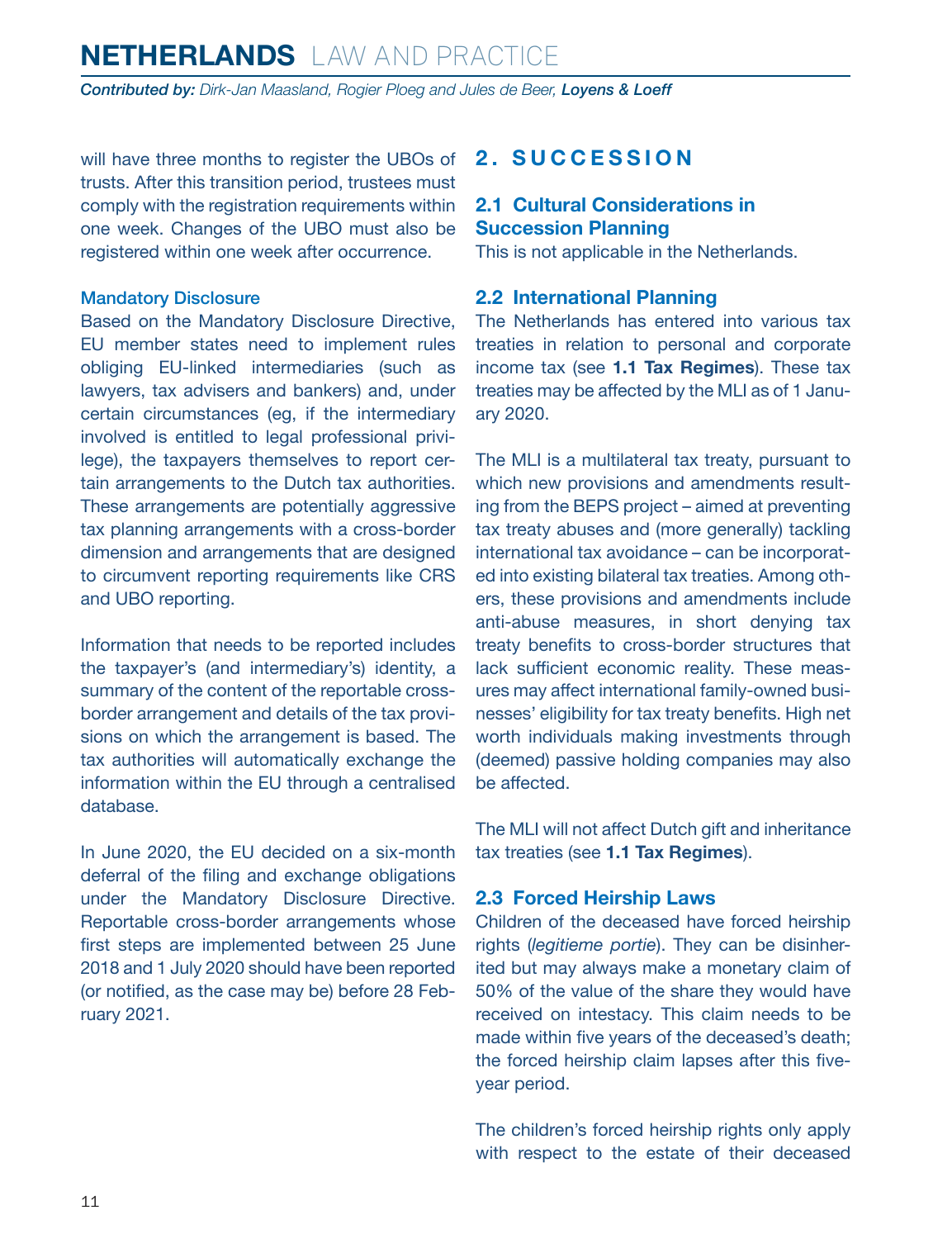<span id="page-11-0"></span>parent. Therefore, for example, if the deceased was married and the community of property regime applied, the children are in equal shares entitled to a quarter of the total property of the deceased and the deceased's spouse, since their deceased parent's estate comprised only half of the total property.

A child who claims their forced heirship rights does not become an heir but has a monetary claim against the deceased parent's estate. This claim can be recovered from estate assets. If the estate is insufficient to recover the entire claim, the children can recover their claims from certain gifts that were made by the deceased, such as:

- gifts made within five years preceding the death of the deceased;
- gifts made to descendants; and/or
- gifts made with the intention of infringing upon forced heirship rights.

The children may recover their claim from trust assets if the trust settlement is considered a donation by the deceased. Children can collect their forced heirship rights six months after their parent's death. However, the parent's will may contain a provision that the children can only collect their forced heirship rights after the death of their deceased parent's spouse or registered partner, or life partner with whom the parent entered into a notarial co-habitation agreement.

This provision can also apply if the deceased's spouse, registered or life partner is not a parent of the children.

A disinherited spouse or registered partner also has some statutory rights:

- a claim of the usufruct of the family home and household effects; and
- a claim of the usufruct of other estate assets if the spouse or registered partner needs this

for his or her maintenance (considering all circumstances).

#### **2.4 Marital Property**

Before 1 January 2018, the default marital property regime in the Netherlands was full community of property. This community included all property acquired before or during the marriage, even if acquired by inheritance, legacy or gift, unless the testator or donor had stipulated that the property was private property.

For marriages entered into on or after 1 January 2018, the default community of property is limited to the assets acquired during the marriage and excludes all property individually acquired prior to the marriage, as well as all property acquired by inheritance, legacy or gift.

Certain assets that are very closely connected to a spouse (eg, compensation for disability) are excluded from the community of property regime (in both the old and new regimes).

#### End of a Marriage

If the marriage ends by the death of a spouse or by divorce, the community of property is automatically dissolved. All assets must be divided equally between the surviving spouse and the heirs of the deceased spouse in case of death, or between the ex-spouses in case of divorce. Entering into a community of property, either by marriage or by amending marriage conditions (see below) during the marriage, is not regarded as a gift that must be taken into account in determining the children's forced heirship rights.

#### Prenuptial and Postnuptial Agreements

The spouses can agree that the default regime does not apply (prenuptial or postnuptial agreement, or *huwelijksvoorwaarden*). A prenuptial or postnuptial agreement must be incorporated in a deed and executed before a Dutch civil law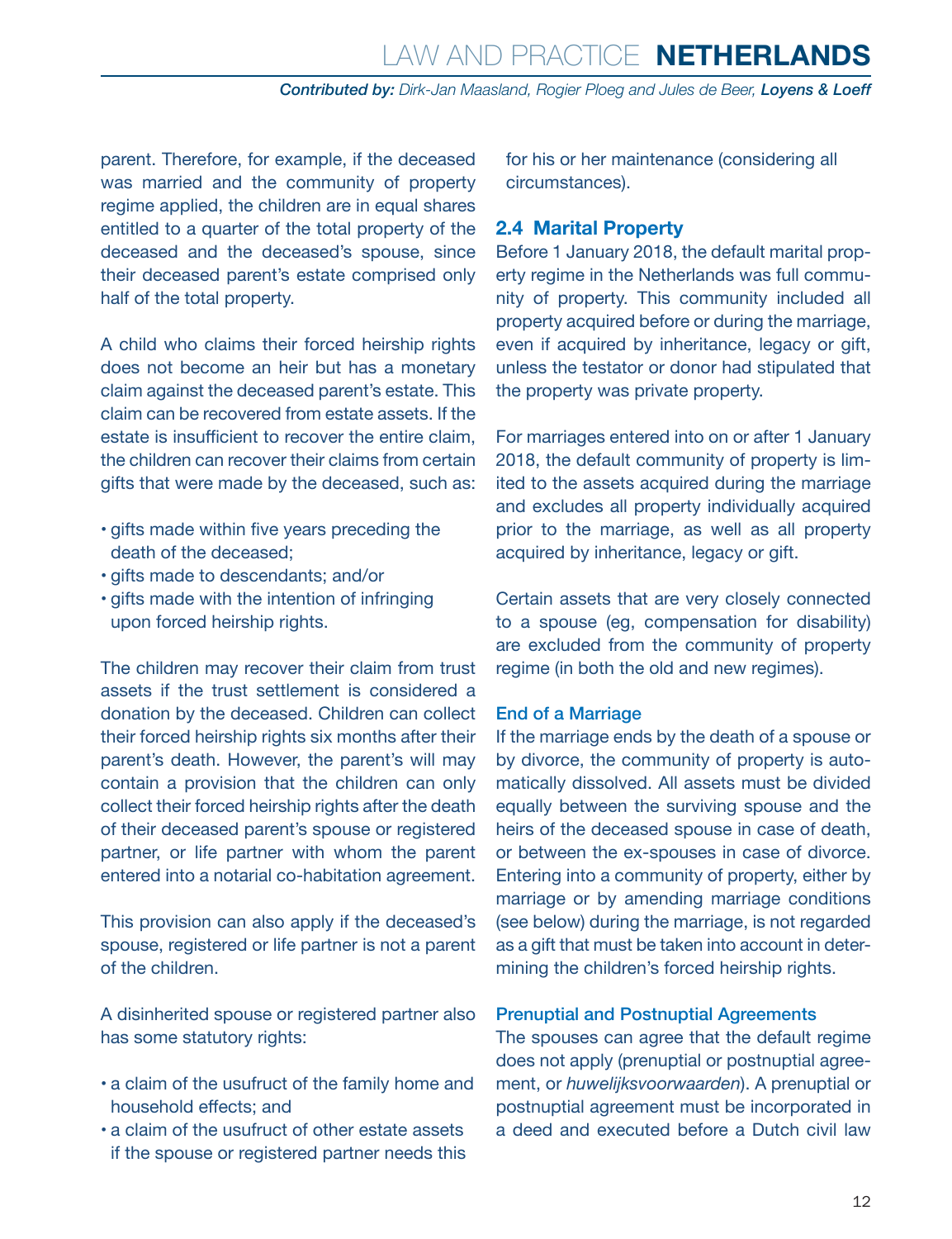<span id="page-12-0"></span>*Contributed by: Dirk-Jan Maasland, Rogier Ploeg and Jules de Beer, Loyens & Loeff*

notary, and may be amended during the marriage.

The spouses can freely negotiate a prenuptial or postnuptial agreement and can, among other things:

- exclude or include any or all of the property from the default community of property regime;
- include a periodical settlement clause regarding saved income after the household expenses have been paid; and/or
- agree on a final settlement clause, according to which, at the end of the marriage by divorce and/or death, the value of property is settled as if the spouses were subject to a community of property.

#### **2.5 Transfer of Property**

In principle, the transfer of assets in box 1 or box 2 is a taxable event for Dutch personal income tax purposes (see **1.1 Tax Regimes**). The transferor will be taxed on a (deemed) capital gain – ie, the difference between the cost price for tax purposes of the transferred asset and the consideration (or at least the fair market value) received.

For the transferee, the cost price for tax purposes of the acquired asset will be equal to the consideration (or at least the fair market value). Hence, the transferee will only be taxed on future (deemed) capital gains.

The Dutch Personal Income Tax Act 2001 provides for several exemptions to this method of taxation. For example, subject to strict terms and conditions, the levy of personal income tax may, upon request, be deferred in the case of a business reorganisation (box 1) or transfer of business assets or a substantial shareholding that represents business assets (see **4.2 Succession Planning**). If such deferral is granted, the transferor's cost price for tax purposes is passed on to the transferee. A future (deemed) capital gain will then also include the gain for which deferral was granted.

#### **2.6 Transfer of Assets: Vehicle and Planning Mechanisms**

In addition to the general inheritance and gift tax allowances mentioned in **1.1 Tax Regimes**, a few specific exemptions exist to make the transfer of assets to younger generations more feasible.

For Dutch gift tax purposes, a child of the donor gets a one-time increase of their annual exemption to EUR26,881 if they are aged between 18 and 40 at the time of the gift. Alternatively, a taxpayer may also opt for a one-time increase to EUR105,302 if the gift relates to the acquisition or renovation of a principal residence (*eigen woning*) or is used to repay a debt related to the principal residence. Opting for one of these onetime increases rules out the possibility of opting for the other later.

The Personal Income Tax Act 2001 and the Inheritance Tax Act 1956 provide for the transfer of business assets and substantial shareholdings that represent business assets by the business succession facilities (*bedrijfsopvolgingsfaciliteit* or BOR). These facilities are discussed further in **4.2 Succession Planning**.

Dutch tax legislation also provides for tax allowances for qualifying country estates. The transfer and possession of (shareholdings in) such estates is – in whole or in part – exempt from Dutch personal income tax, gift and inheritance tax and real estate transfer tax. Country estate holding companies are also exempt from corporate income tax. The application of this exemption is subject to strict terms and conditions.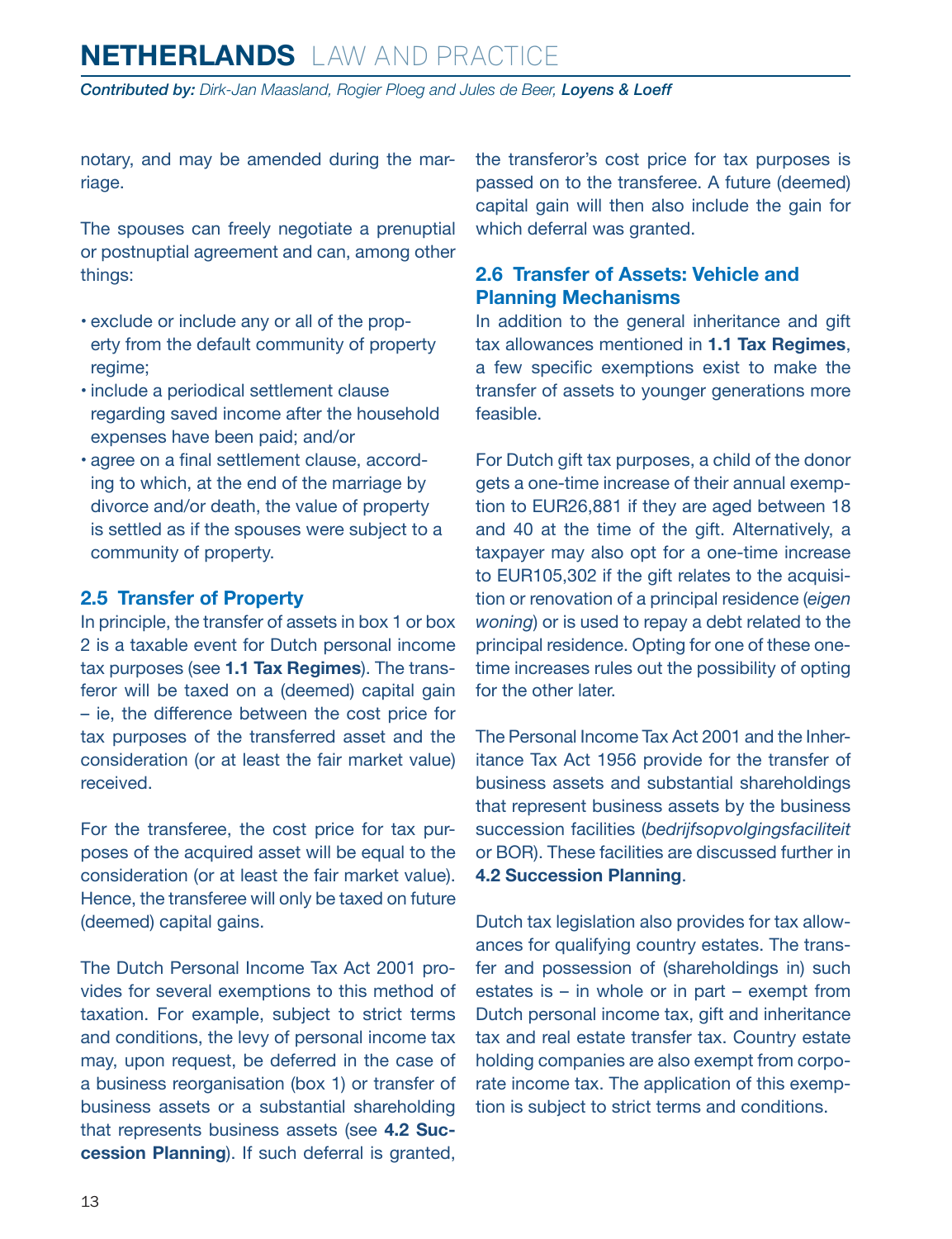#### <span id="page-13-0"></span>**2.7 Transfer of Assets: Digital Assets**

Dutch law does not provide specific rules regarding the succession of digital assets. Cryptocurrency is considered to be an asset that can be transferred from one person to another, and can be left to a beneficiary in a will. Dutch law does not provide a solution regarding the practical issues that the transfer of digital assets may have, such as unknown passwords.

According to the Dutch tax authorities, for Dutch personal income tax purposes, income from cryptocurrency may be taxed in box 1 if the generated income is regarded to be income from business activities or other activities that are taxed in box 1. If the income is not taxed in box 1, a deemed return over the fair market value of the cryptocurrency will be taxed in box 3.

If cryptocurrency is transferred by way of inheritance or donation, inheritance tax or gift tax will be levied if the holder of the cryptocurrency was resident or deemed resident in the Netherlands either at the time of their death or at the time of the donation. The tax will be levied over the value of the cryptocurrency at that moment and is payable by the beneficiary. See **1.1 Tax Regimes**.

#### **3. TRUSTS, FOUNDATIONS AND SIMILAR ENTITIES**

#### **3.1 Types of Trusts, Foundations or Similar Entities**

In the Netherlands, a foundation is often used for tax and estate planning purposes. A foundation under Dutch law is a legal entity, meaning that the liability of persons involved with it (eg, board members) is limited.

A foundation is incorporated through the execution of a notarial deed before a Dutch civil law notary, containing the foundation's articles of association.

The main characteristics of a Dutch foundation are that:

- it does not have members or shareholders;
- the aim is to realise the objectives (which cannot contravene the law) as described in the articles of association for which the foundation uses its capital; and
- it only has one mandatory corporate body, its board, but can have other bodies such as a supervisory and/or advisory board.

#### Dutch Foundations as Fiduciaries

Dutch foundations are often used as fiduciary foundations (STAK). When used as such, assets (eg, shares in a company, an art collection or investments) are transferred to the foundation to be held in administration, against the issuance of depository receipts (*certificaten*) by the foundation. This creates a separation between the legal title to (*juridische gerechtigdheid*) and the beneficial ownership of (*economische gerechtigdheid*) the assets.

The relationship between the STAK and the depository receipt holders is governed by the trust conditions (*administratievoorwaarden*), which are often established by the board of the foundation and imposed on anyone acquiring depositary receipts.

Trust foundations and charitable foundations are often used in wealth and charitable planning.

#### **3.2 Recognition of Trusts**

The Netherlands does not have trust law. However, as the Netherlands adheres to the Hague Trust Convention, it does recognise foreign trusts if they are created according to the rules thereof.

In principle, trust assets are not affected by succession law (including forced heirship rules). However, it is theoretically possible that the settlement of assets into a trust could be regarded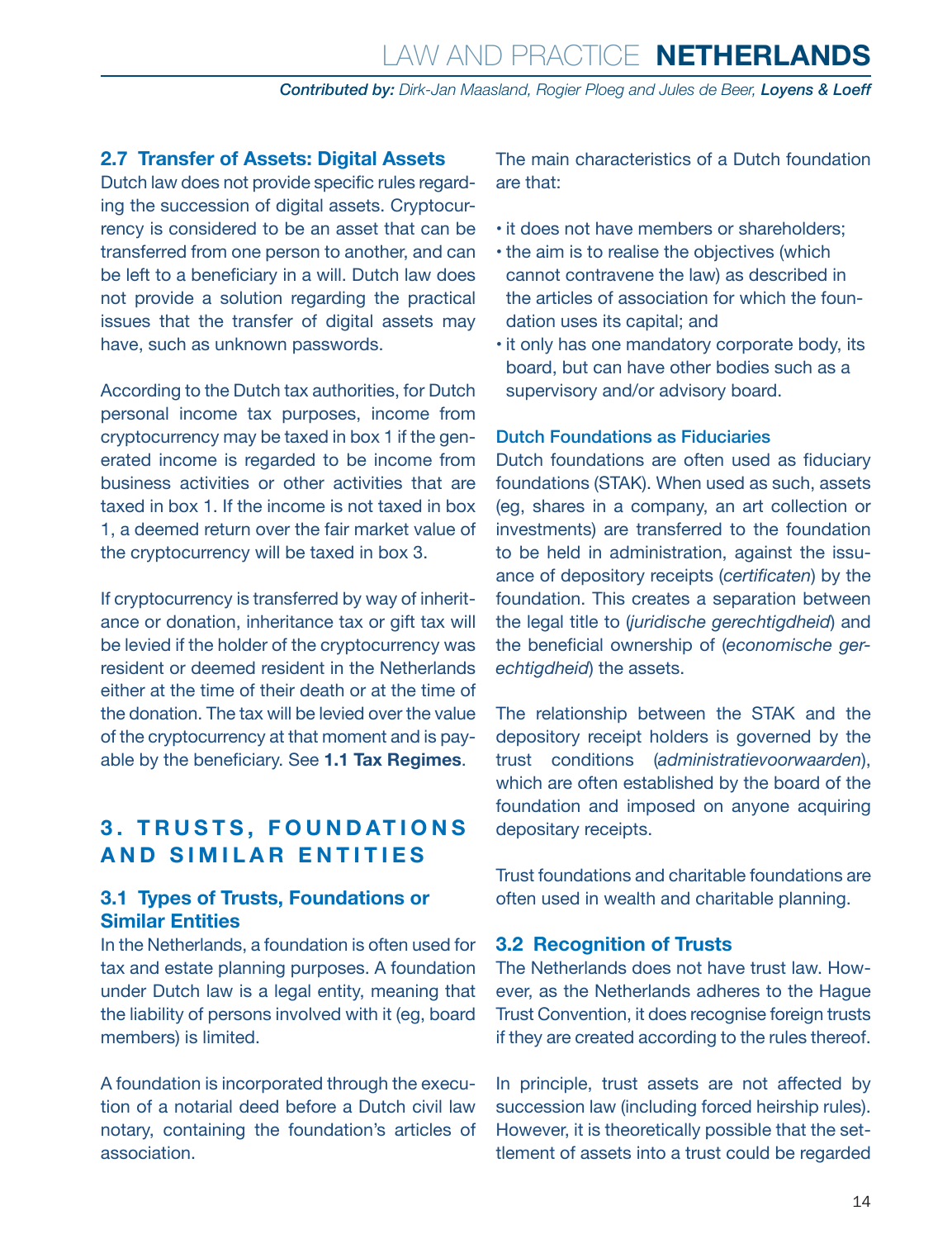<span id="page-14-0"></span>*Contributed by: Dirk-Jan Maasland, Rogier Ploeg and Jules de Beer, Loyens & Loeff*

as a gift that harms forced heirship claims. This could result in a claim by a forced heir to the trust assets.

Under the Hague Trust Convention, a trust may not need to be recognised if it harms forced heirship entitlements.

#### **3.3 Tax Considerations: Fiduciary or Beneficiary Designation**

#### Trust Foundation

For Dutch personal income tax and gift and inheritance tax purposes, a Dutch trust foundation (or other trust/trust-like entity) is generally qualified as an SPE, to which the SPE regime applies (see **1.1 Tax Regimes**). Under this regime, the transfer of assets and liabilities for personal income tax purposes is ignored, and the assets and liabilities remain allocable to the donor. As a result, the foundation (the trustee) is not taxed separately.

The SPE regime does not extend to Dutch corporate income tax: for the purpose of this tax, the assets and liabilities of a trust foundation are not allocated to the donor. It should therefore be verified whether the trust foundation is subject to corporate income tax. This would only be the case insofar as a trust foundation carries on a business enterprise.

If the trust foundation's assets and liabilities consist of portfolio investments or mere shareholdings, it would generally not be subject to corporate income tax.

#### Fiduciary Foundation

A Dutch fiduciary foundation or STAK (see **3.1 Types of Trusts, Foundations or Similar Entities**) is considered to be the legal owner of the assets and liabilities transferred to it. Beneficial ownership lies with the depositary receipt holders. Therefore, a STAK has a liability to its depositary receipt holders equal to the value of the assets and liabilities it holds in administration, and has no equity or taxable income of its own. As such, a STAK is not taxed separately.

If structured properly (through articles of association and trust conditions), a STAK is considered fully transparent for tax purposes. Its depositary receipts are then fully assimilated to the underlying assets. However, if under the trust conditions it is no longer possible to identify the underlying assets with the depositary receipts, a deemed transfer of assets may be recognised for Dutch tax purposes.

Because of its characteristics – not taxed separately, flexible articles of association (see **4.1 Asset Protection**) and the assimilation of its assets and liabilities to the depositary receipts – a STAK is often used in wealth/holding structures for family governance purposes.

#### **3.4 Exercising Control over Irrevocable Planning Vehicles**

A Dutch foundation can be used as a civil law trust. This means that an individual donates assets to the foundation and imposes an obligation on the foundation to distribute the assets and the income arising therefrom to certain beneficiaries. The foundation becomes the legal owner of the assets, although it only holds them temporarily.

The foundation can be given discretionary powers to decide when and how it makes distributions to its beneficiaries. The individual can retain some control by being a board member of the foundation or by having the power to remove and appoint board members. The donation to the foundation can also be revocable.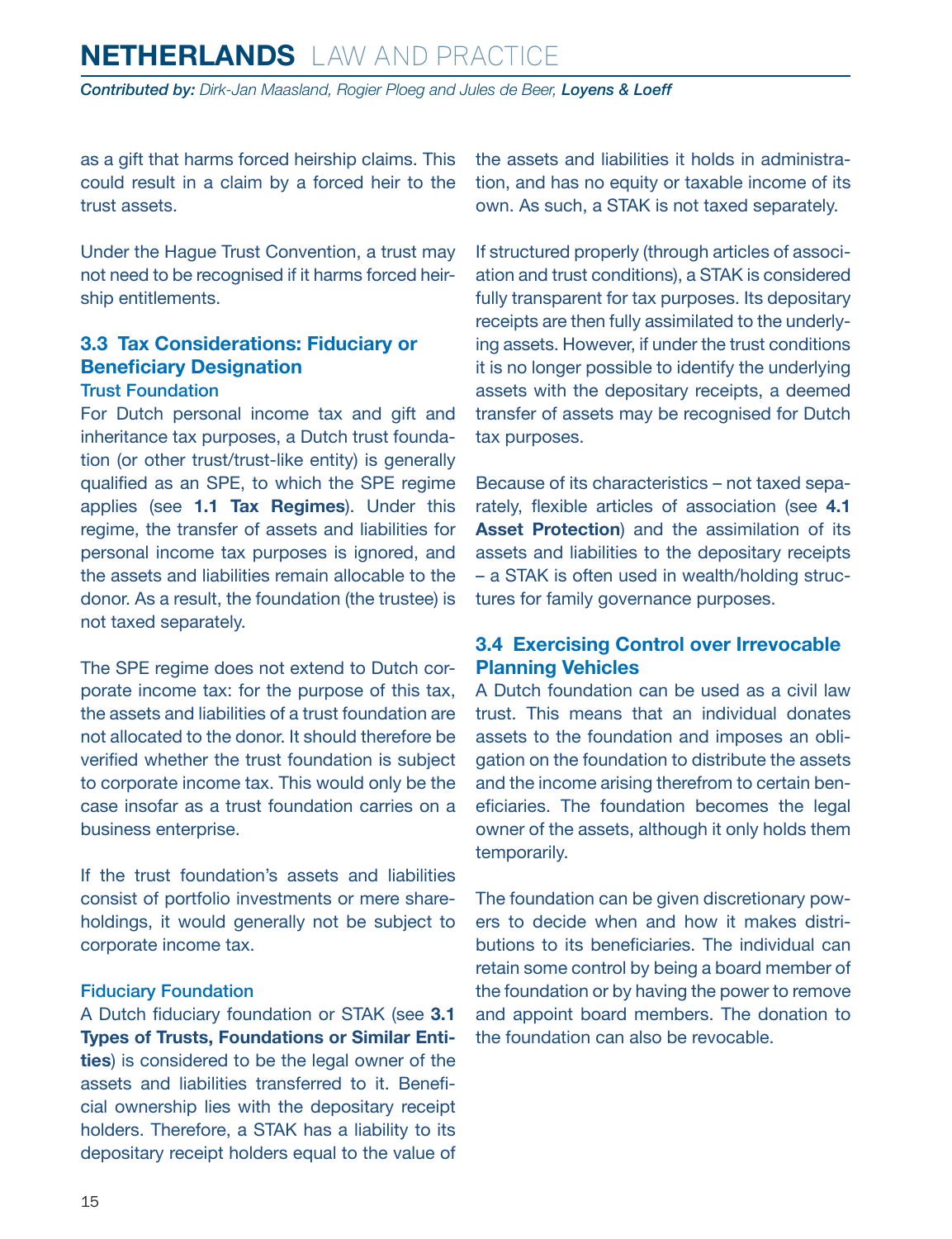#### <span id="page-15-0"></span>**4 . F A M I LY B U S I N E S S PLANNING**

#### **4.1 Asset Protection**

In the Netherlands, a STAK (see **3.1 Types of Trusts, Foundations or Similar Entities**) is often used in estate planning – eg, as a method to safeguard continuity within a company. By transferring the shares in the family business (the top holding company) to a STAK against the issuance of depositary receipts, beneficial ownership is effectively separated from legal ownership. This allows for a transfer to the next generation (eg, by donating the depositary receipts) while remaining in control of the family business through the board of the STAK.

Dividends and future capital gains derived from the shares will accrue to the depositary receipts holders without any inheritance or gift tax being due.

The shareholder can strengthen the continuity of the family business by making specific arrangements regarding the constitution of the board of the STAK once the shareholder has resigned as board member. Because Dutch law contains very few requirements in this respect, the contents of the articles of association of a STAK can be tailored to a great extent (especially regarding the organisation and voting powers).

#### **4.2 Succession Planning**

#### Business Succession

The Personal Income Tax Act 2001 and the Inheritance Tax Act 1956 provide for a tax facility for the transfer of business assets and substantial shareholdings that represent business assets as part of a business succession: the business succession facilities (*bedrijfsopvolgingsfaciliteit* or BOR). Subject to strict terms and conditions, the following inheritance tax and gift tax characteristics apply to the transfer of such assets and shareholdings.

- Assets and shareholdings are valued as a going concern. If the liquidation value of a business exceeds the going concern value, the difference can be conditionally tax exempt.
- EUR1,119,845 of the going concern value and 83% in excess of EUR1,119,845 of the going concern value can be conditionally tax exempt.
- For the tax on the remaining 17% of the going concern value in excess of EUR1,119,845, a conditional extension for payment for a period of ten years can be obtained.

An important condition is that the business must be continued for a period of five years after the gift or the death of the deceased.

In addition, the levy of Dutch personal income tax may be (partly) deferred if certain requirements are met. Deferral is only possible for the transfer of business assets (box 1) and substantial shareholdings that represent business assets (box 2). For both boxes, the main requirement is that the successor has been working with the enterprise for at least 36 months prior to the transfer. For business assets and substantial shareholdings that represent business assets acquired from an estate at death, the "36-month requirement" does not apply.

There is often discussion whether business succession facilities can be applied to real estate portfolios (including substantial shareholdings in real estate companies). In most cases, the Dutch tax authorities take the position that real estate portfolios are to be considered passive investment assets (instead of business assets) to which business succession facilities cannot be applied. Recent case law indicates that, under certain circumstances, this point of view may be too strict; if certain requirements are met, real estate portfolios could qualify as business assets.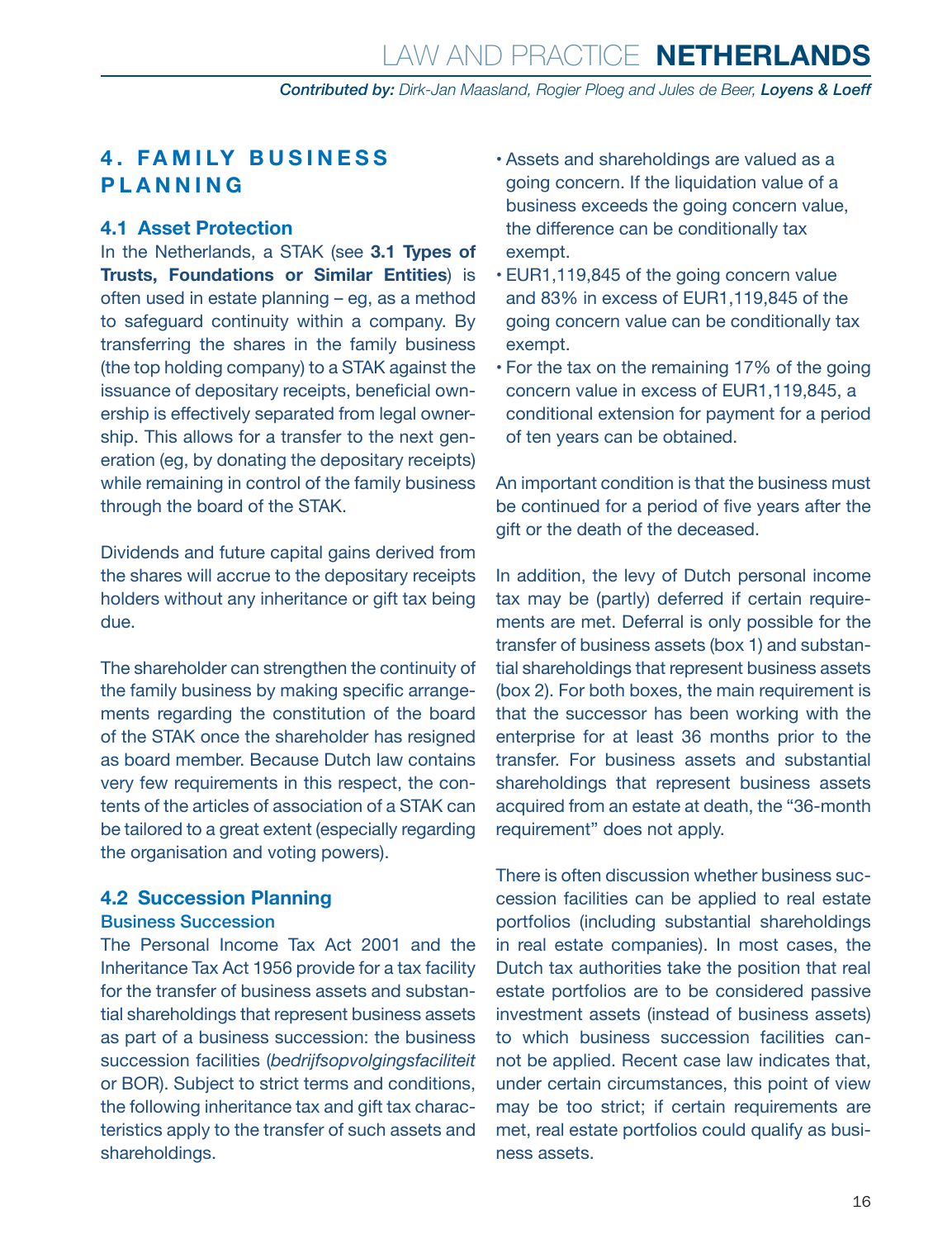<span id="page-16-0"></span>*Contributed by: Dirk-Jan Maasland, Rogier Ploeg and Jules de Beer, Loyens & Loeff*

Those qualifying assets should therefore be eligible for business succession facilities. Nevertheless, the qualification of real estate portfolios as business assets or as passive investments continues to be a topic of discussion with the tax authorities.

A recent policy paper by the Dutch Ministry of Finance suggests that the business succession facilities may be cut back in the future. No legislative proposal to this end has been published.

#### **4.3 Transfer of Partial Interest**

For Dutch income tax and gift and inheritance tax purposes, a partial interest in an entity is taken into account for at least its fair market value at the time of transfer.

The fair market value of listed securities is based on the closing price as shown in the Official List of a certain exchange on the day prior to the transfer. For other (partial) interests, the fair market value has to be determined on a case-bycase basis. A taxpayer may take into account a discount for lack of marketability and control, for example, if the shareholding represents a minority interest or is subject to a right of first refusal (*aanbiedingsregeling*). A blocking clause (*blokkeringsregeling*) contained in the articles of incorporation is generally not considered to be of relevance.

It should be emphasised that case law on this point is highly casuistic. Whether a discount may be taken into account therefore strongly depends on the facts and circumstances of each case and is likely to be a topic of discussion with the Dutch tax authorities.

#### **5. WEALTH DISPUTES**

#### **5.1 Trends Driving Disputes**

In general, the number of disputes concerning Dutch inheritance law is limited, although growing. This is mainly due to the fact that the inheritance law is relatively modern (the current legislation was introduced in 2003) and a deceased has to dispose of their estate by notarial deed. To execute such a deed, a Dutch civil law notary, among others, has to verify a person's capacity and whether that person's wishes are correctly incorporated in his or her will.

A growing number of disputes relate to the use (or abuse) of a durable power of attorney (see **8.1 Special Planning Mechanisms**).

Regarding Dutch tax law, wealth disputes, among others, concern the Dutch personal income tax on a deemed annual yield in box 3 (see **1.1 Tax Regimes**). Box 3 taxation has been subject to much (social) debate. For years up to and including 2012, the Dutch Supreme Court ruled that the deemed annual yield is not contrary to the "right of peaceful enjoyment of possessions". For 2013 to 2016, the Supreme Court recently ruled that, even if the deemed yield would result in a breach of this right, said breach could not be remedied by the judiciary; relief would only be available to individual taxpayers in certain exceptional cases. In 2017, box 3 taxation was changed to its current form, in respect of which court cases are pending.

There are also tax disputes regarding the applicability of Dutch business succession facilities to real estate. Reference is made to this in **4.2 Succession Planning**.

**5.2 Mechanism for Compensation** This is not applicable in the Netherlands.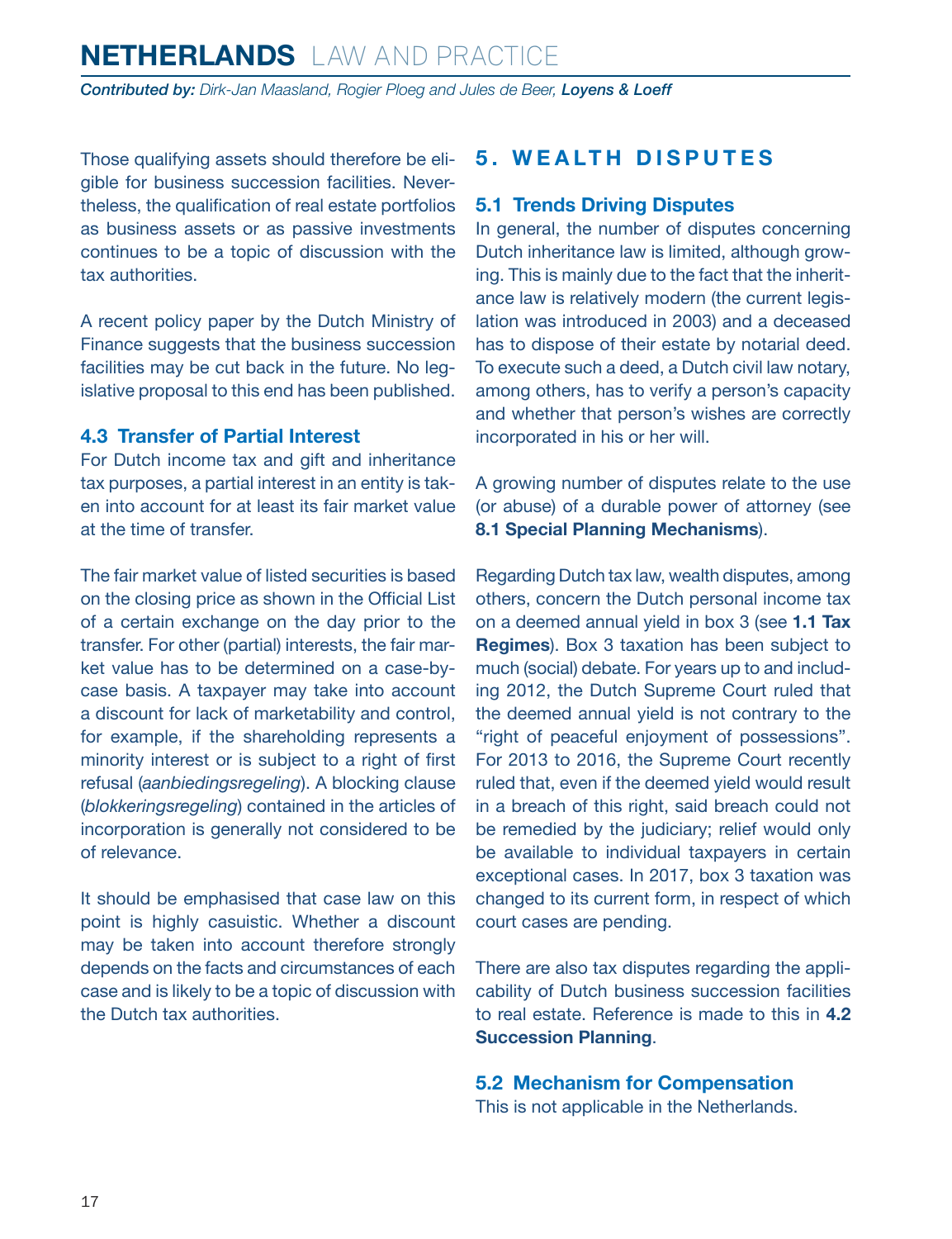#### <span id="page-17-0"></span>**6 . R O L E S A N D RESPONSIBILITIES OF FIDUCIARIES**

**6.1 Prevalence of Corporate Fiduciaries** This is not applicable in the Netherlands.

#### **6.2 Fiduciary Liabilities**

This is not applicable in the Netherlands.

#### **6.3 Fiduciary Regulation**

This is not applicable in the Netherlands.

#### **6.4 Fiduciary Investment**

This is not applicable in the Netherlands.

#### **7. CITIZENSHIP AND RESIDENCY**

#### **7.1 Requirements for Domicile, Residency and Citizenship**

Foreign nationals who wish to reside in the Netherlands for more than three months need a residence permit. An application must be filed with the Immigration and Naturalisation Service (IND). Most foreign nationals need to apply for a regular provisional residence permit (MVV) before entering the Netherlands.

For a stay of less than three months, no residence permit or MVV is required; a visa will suffice. Specific rules apply for EU (except for Romanian and Bulgarian) nationals, European Entrepreneurial Region (EER) nationals and Swiss nationals, who do not require a permit.

Employers are required to obtain a work permit before hiring a non-EU employee. In most cases, this work permit will only be granted if it is established that the employer was unable to find suitable personnel in the Netherlands or elsewhere in the EU. An exemption applies to highly skilled migrants (eg, a migrant who has completed a master's or post-doctoral programme or obtained a PhD at a designated educational institution abroad), and certain scientific researchers. Certain professions may only be practised in the Netherlands if the employee has the correct certificate.

If a foreign national stays in the Netherlands for a period of more than four months, they are obliged to register with the Dutch Municipal Personal Records Database (*Basisregistratie Personen* or BRP). In order to obtain (or regain) Dutch citizenship, an individual who has reached majority has, in general, two alternative routes to follow: the "option procedure" or "naturalisation".

The option procedure is only available to certain foreign nationals but is the fastest and easiest way to become a Dutch citizen, taking approximately three months to complete. For an example, an individual may qualify for this procedure after living in the Netherlands for a certain period of time or if they are a former Dutch citizen.

The process of naturalisation may take up to one year. Official documents – such as a passport or residence permit, marriage certificate and a child's birth certificate – need to be submitted, along with a civic integration certificate.

#### **7.2 Expeditious Citizenship**

There are no expeditious means for an individual to obtain Dutch citizenship.

#### **8 . P L A N N I N G F O R MINORS, ADULTS WITH DISABILITIES AND ELDERS**

#### **8.1 Special Planning Mechanisms**

Anyone under the age of 18 in the Netherlands is considered a minor. A minor can own assets, which are managed by their parents or guard-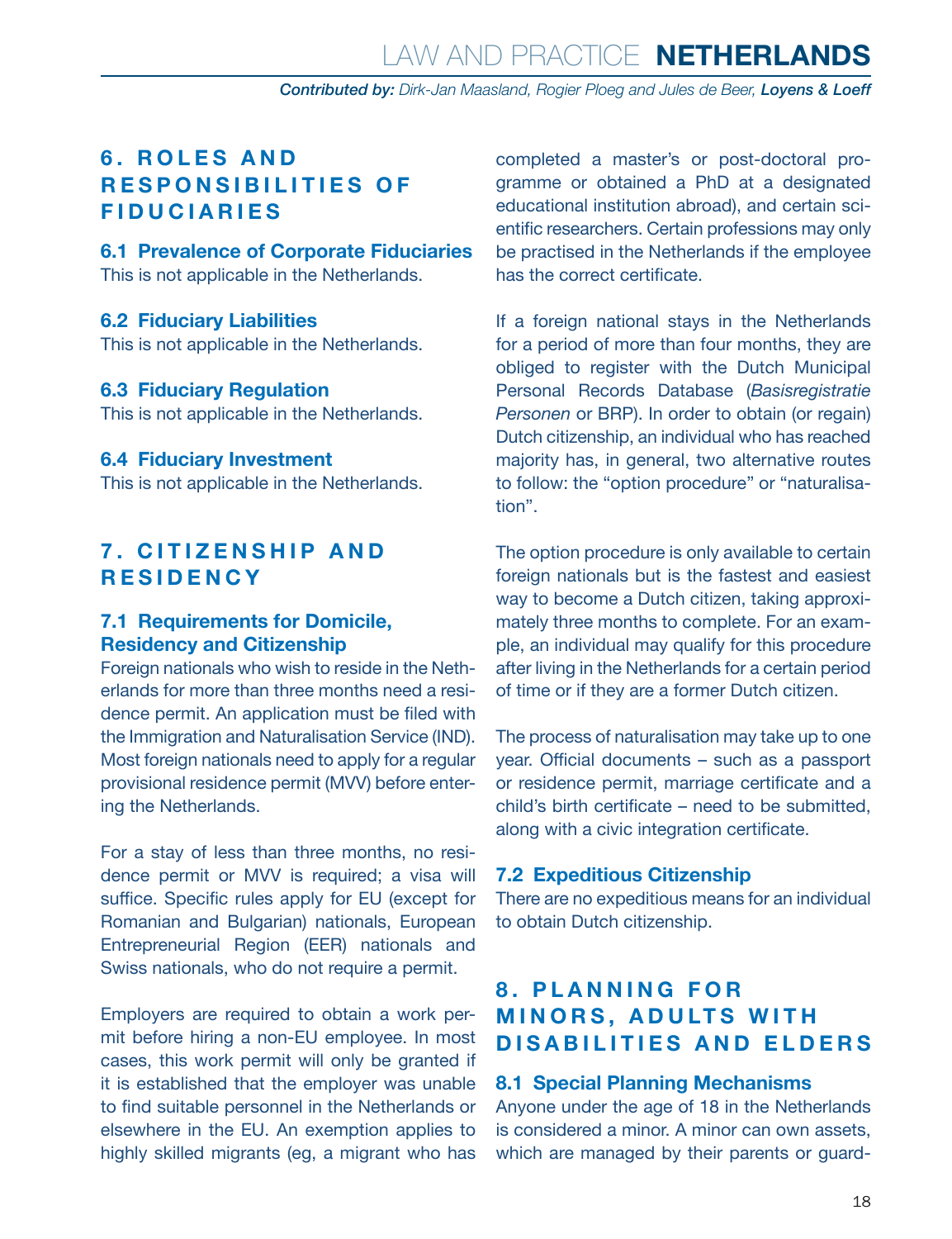<span id="page-18-0"></span>*Contributed by: Dirk-Jan Maasland, Rogier Ploeg and Jules de Beer, Loyens & Loeff*

ian. A testator or donor can also appoint someone other than the minor's parents/guardian as administrator of the assets.

In the case of loss of capacity, a person can be put under legal restraint by a sub-district court. In this case, a legal guardian is appointed to represent the incapacitated person. A sub-district court can also impose a fiduciary administrator if an adult cannot administer their own property.

To plan for loss of capacity, a "living will" can be made. A living will usually provides for certain powers of attorney and may also provide for certain medical provisions (such as a "do not resuscitate order").

A durable power of attorney, granted before the loss of capacity, remains valid. Foreign powers of attorney are also generally recognised. For certain legal acts, such as mortgaging immovable property in the Netherlands, a notarial power of attorney is required.

#### **8.2 Appointment of a Guardian**

In the case of loss of capacity, a person can be put under legal restraint by a sub-district court. A sub-district court order is also required if an adult is to be put under fiduciary administration.

The parents or guardian of a minor (a child under 18) need a sub-district court's authorisation for certain legal acts that significantly affect the minor's property, such as donations on behalf of the minor or the disposition of assets other than money.

#### **8.3 Elder Law**

In the case of loss of capacity, a person can be put under legal restraint. A legal guardian is appointed to represent the incapacitated person. To plan for loss of capacity, a person can also make a living will.

If an adult cannot administer their own property, a fiduciary administrator can be imposed to administer that adult's property.

A durable power of attorney, given before the loss of capacity, remains valid. Although foreign powers of attorney are generally recognised, a notarial power of attorney is required for certain legal acts, such as mortgaging immovable property in the Netherlands. See **8.1 Special Planning Mechanisms** and **8.2 Appointment of a Guardian**.

#### **9. PLANNING FOR NON-TRADITIONAL FAMILIES**

#### **9.1 Children**

The laws in the Netherlands stipulate that the determining factor for a child's legal position is whether "legal family ties" exist between the child and the deceased.

Legal family ties between the child and their mother arise through birth or adoption. Legal family ties between the child and their father arise through:

- birth within wedlock (or during a registered civil partnership);
- formal recognition of the child by the father;
- judicial establishment of paternity; or
- adoption.

If a child has legal family ties with a parent, regardless of how they arose, the child is an intestate heir and is entitled to a statutory share (see **2.3 Forced Heirship Laws**).

Biological children who have no legal family ties and stepchildren are not intestate heirs and are not entitled to a statutory share. They can, however, be appointed as beneficiaries in a will.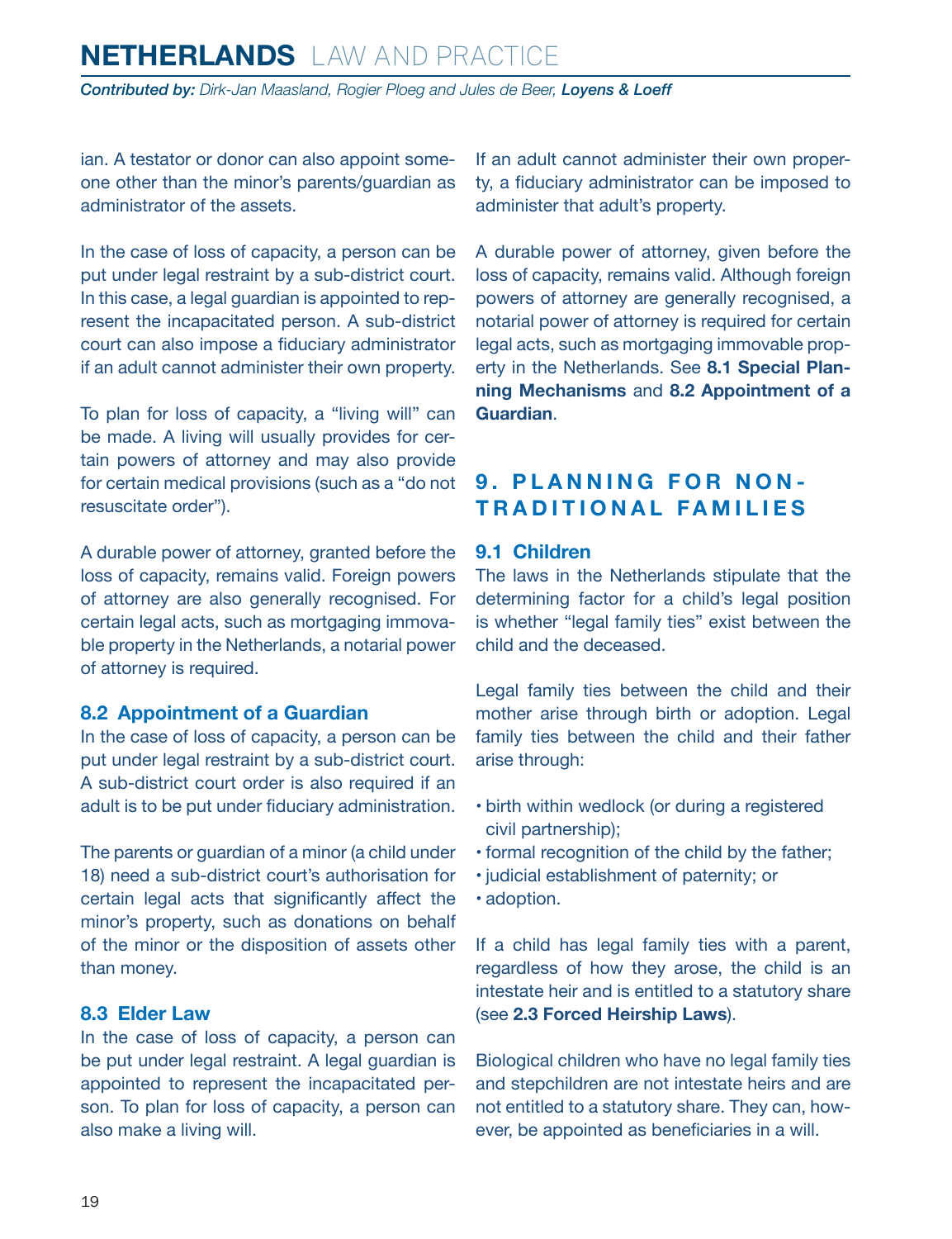#### <span id="page-19-0"></span>Modernising Dutch Law

In 2016, the Government Committee Rethinking Parenthood published its recommendations to modernise Dutch law with respect to (among others) multi-parenthood and surrogate motherhood. The Committee recommended to provide legislation:

- allowing a child to have more than two legal parents (ie, "multi-parenthood"); and
- specifically aimed at surrogate motherhood.

In 2019, the Dutch government published its appraisal of these recommendations. The government decided it will not pursue multi-parenthood (instead, it proposes shared custody for those involved), but will follow through on legislation for surrogate motherhood. The first legislative proposal has already been made.

#### **9.2 Same-Sex Marriage**

In the Netherlands, same-sex couples can get married or enter into a registered civil partnership. They are treated equally to heterosexual couples in relation to property, gifts and inheritances, and tax law.

#### **1 0 . C H A R I TA B L E PLANNING**

#### **10.1 Charitable Giving**

Gifts and inheritances made by a Dutch resident to a designated charitable organisation (*algemeen nut beogende instelling* or ANBI) are exempt from gift and inheritance tax. A charity (usually a foundation or *stichting*) may qualify as an ANBI if it meets certain strict requirements, the most important being that at least 90% of the actual activities support the public interest. In addition, gifts and certain "periodical gifts" to ANBIs are also deductible for personal income tax purposes. A deduction for personal income tax purposes is only allowed insofar as the

gift does not exceed 10% of the donor's total income. For gifts to cultural ANBIs, a multiplier of 25% (with a maximum increase of EUR1,250) applies. There are no limitations for periodical gifts, which are fully deductible. To qualify as a periodical gift, the gift should consist of at least five fixed (regarding the amount) and regular (yearly) donations, and can be made by notarial deed or private instrument.

For resident companies, gifts to ANBIs are deductible for corporate income tax purposes. Gifts – including gifts made in connection with the charitable wishes of the shareholder – are deductible, up to a maximum of 50% of a company's profit, as long as this is not more than EUR100,000. A gift received from an ANBI is exempt from gift tax, provided the gift is made according to the charitable purpose of the ANBI. ANBIs do not qualify as SPEs for Dutch personal income tax purposes (see **1.1 Tax Regimes**) and are generally not subject to Dutch corporate income tax.

ANBIs do need to comply with certain public disclosure requirements. Among other information, ANBIs need to make available to the public the composition of the board, a current report of past and contemplated activities, and a financial report. ANBIs are also subject to CRS obligations and must be included in the UBO register (see **1.3 Transparency and Increased Global Reporting**).

#### **10.2 Common Charitable Structures**

In the Netherlands, the most commonly used charitable organisation is an ANBI (see **10.1 Charitable Giving**). It should be noted, however, that one of the requirements for charitable organisations to qualify as an ANBI is that assets are actually spent according to the charitable objective. Where a charitable organisation also has (long-term) investments, the Dutch tax authorities may take the position that the chari-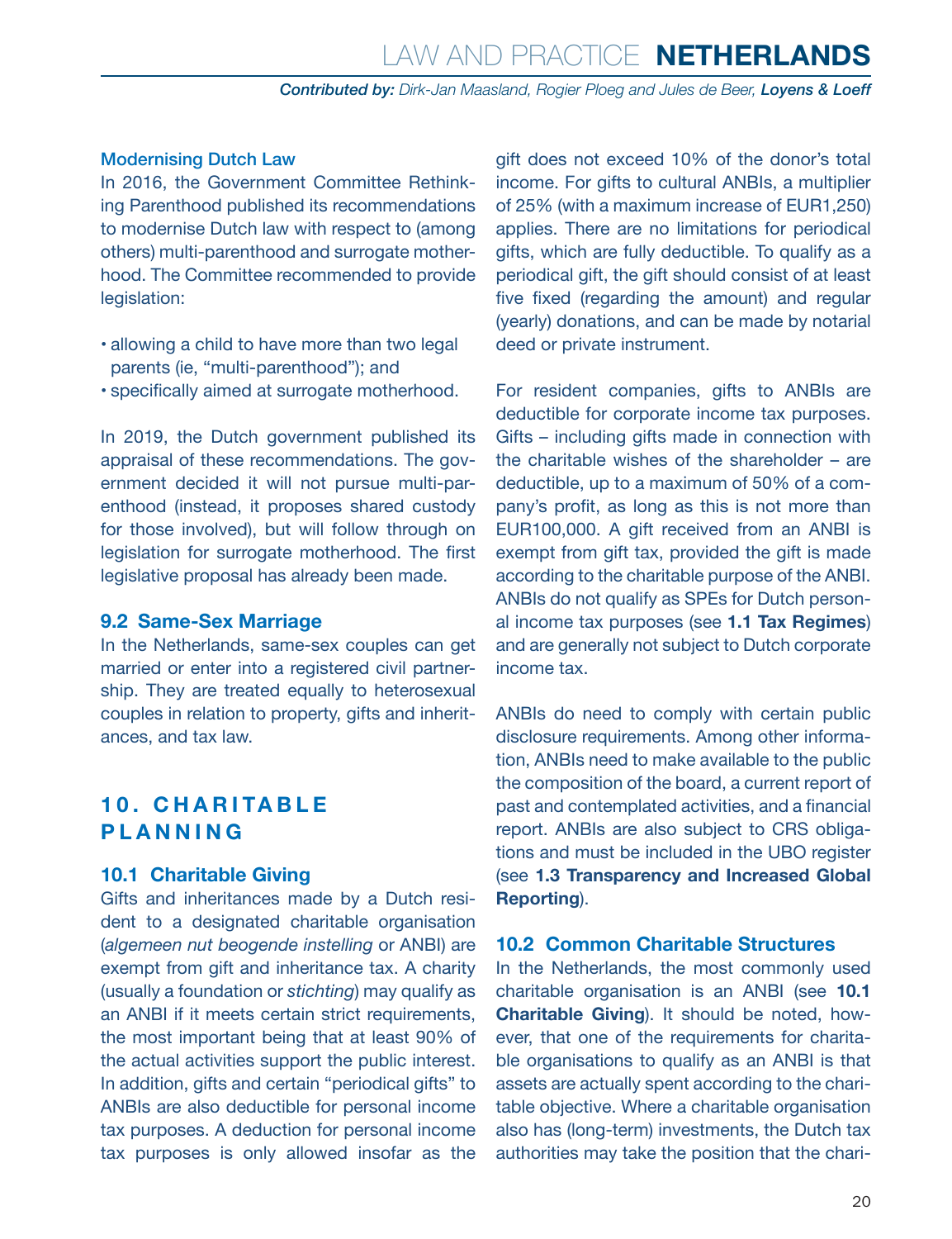*Contributed by: Dirk-Jan Maasland, Rogier Ploeg and Jules de Beer, Loyens & Loeff*

table organisation does not comply with this "spending requirement".

More guidance in this respect is expected to be provided shortly.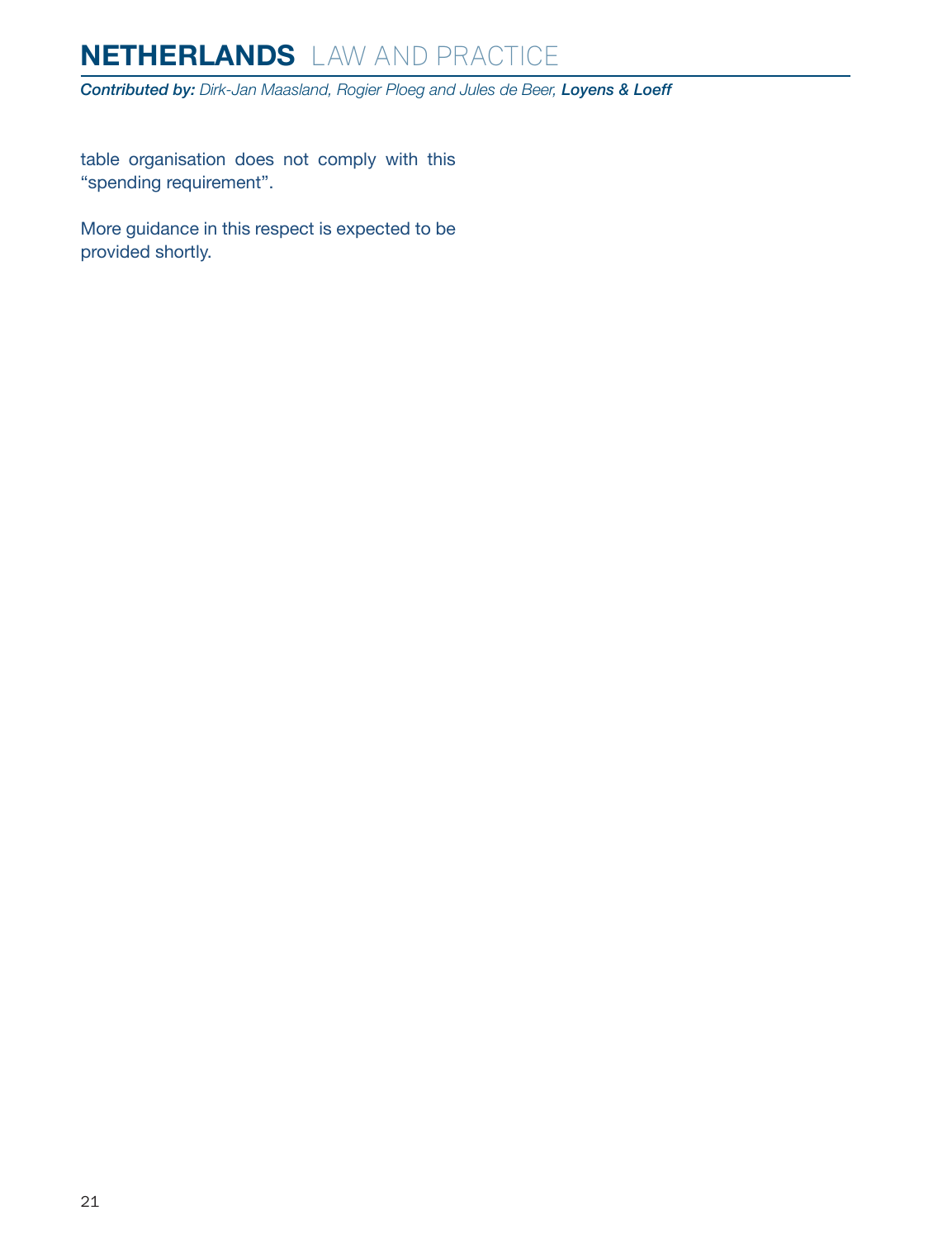#### *Contributed by: Dirk-Jan Maasland, Rogier Ploeg and Jules de Beer, Loyens & Loeff*

**Loyens & Loeff** has a designated team dealing with family-owned businesses and private wealth. It offers tailored, personal advice for family offices and high net worth individuals, investment managers, private equity firms and multinational enterprises. The team advises on the tax and legal structuring of family-owned businesses; the management and supervision of family-owned businesses and wealth; the protection of wealth and privacy; and the tax and legal structuring of succession planning, as well as valuable assets. It also offers legal support for those who are emigrating and/or repatriating; advice on prenuptial agreements and last wills; expertise in establishing (family) foundations and charitable organisations; and assistance in planning pension provision. There is full collaboration between the firm's tax advisers, civil law notaries and lawyers, enabling them to find pragmatic solutions to complex tax and legal issues. Clients can draw on specialist tax and legal knowledge in the firm's home markets (Benelux and Switzerland) and across its global (business) network.

#### <span id="page-21-0"></span>**AUTHORS**



**Dirk-Jan Maasland** is a civil law notary, a partner and a member of the family-owned business and private wealth practice group at Loyens & Loeff. He assists high net worth

individuals and families with succession planning and the handling of complex estates, often cross-border. As his practice has a strong international focus, he also regularly advises on conflict-of-law issues. Dirk-Jan is the author of various publications on estate and succession planning, family governance and wealth structuring, and he regularly lectures on these topics. He is a member of the International Bar Association (IBA) and the Society of Trust and Estate Practitioners (STEP), among others.



**Rogier Ploeg** is a senior tax associate and a member of the family-owned business and private wealth practice group at Loyens & Loeff. He specialises in tax planning for high net

worth individuals and their families, including wealth structuring, emigration advice and pre-entry planning. He also has broad experience in advising and guiding both domestic and cross-border operating businesses, focusing on restructurings, financing and employee/management participation plans. Rogier works with a wide range of corporate and private clients on varying tax matters, with a predominantly international focus. He was based in the firm's Singapore office from 2014 to 2016, and is a member of the Society of Trust and Estate Practitioners (STEP), among others.